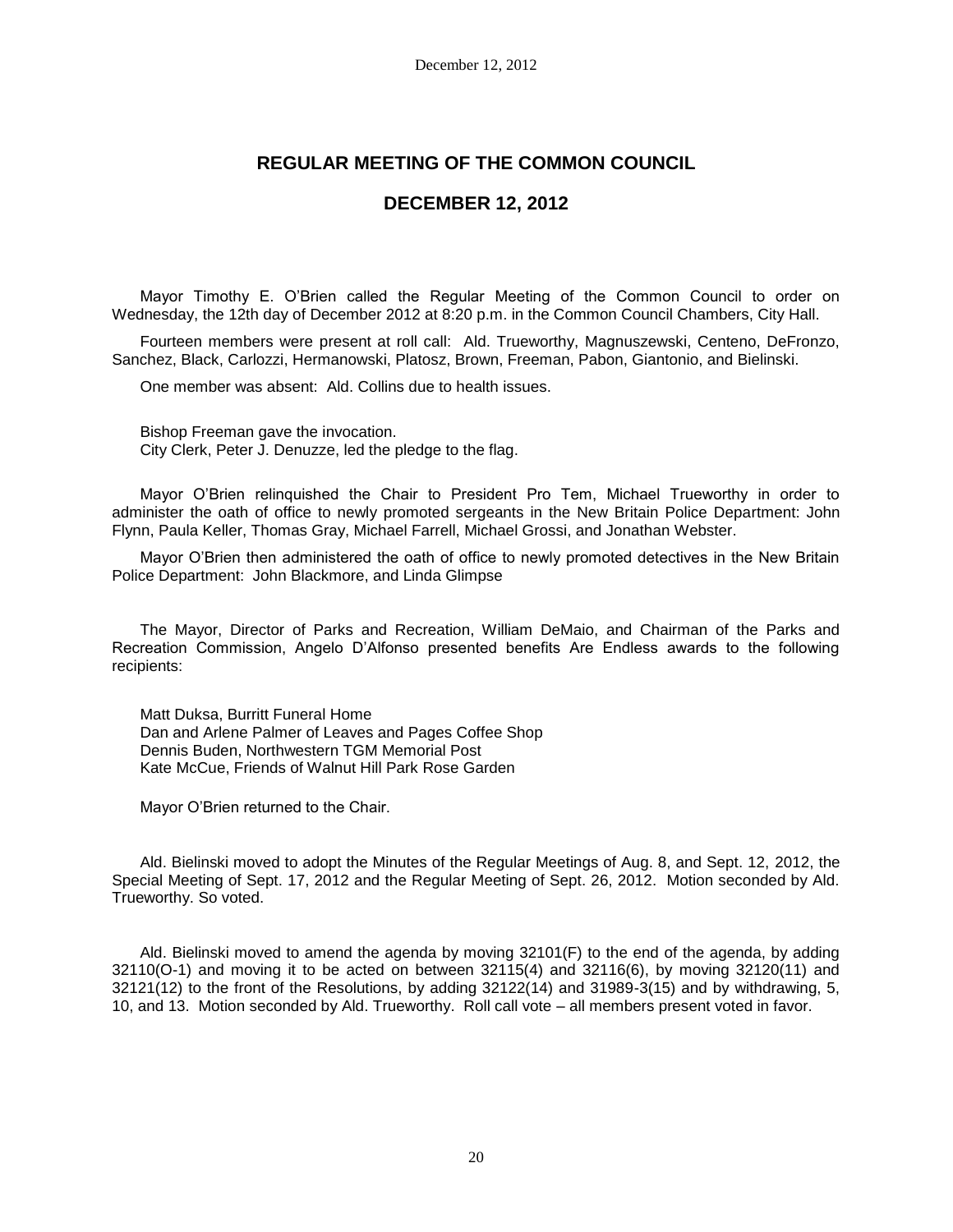# **PETITIONS**

- **32123 ALD. FREEMAN FOR REMOVING "NO PARKING ON THIS SIDE OF THE STREET" SIGNAGE ON ONE SIDE OF EAST STREET. REFERRED TO THE BOARD OF POLICE COMMISSIONERS.**
- **32124 ALD. HERMANOWSKI FOR AN AMENDMENT TO THE ZONING MAP TO CHANGE THE ZONING OF CERTAIN PROPERTIES ON GROVE STREET, WASHINGTON STREET AND HIGH STREET FROM A-2 (MULTI-FAMILY) TO B-3 (NEIGHBORHOOD BUSINESS). REFERRED TO CITY PLAN, ZONING SUB-COMMITTEE AND CCRPA.**
- **32125 ALD. GIANTONIO FOR INCREASING POLICE PATROLS IN THE EVENING HOURS AT MARTHA HART PARK. REFERRED TO THE BOARD OF POLICE COMMISSIONERS AND PARKS & RECREATION.**
- **32126 ALD. BIELINSKI FOR PLACING A MONUMENT HONORING THE GRADUATES OF THE NEW BRITAIN GENERAL HOSPITAL SCHOOL OF NURSING ACROSS FROM THE HOSPITAL OF CENTRAL CONNECTICUT. REFERRED TO PARKS AND RECREATION.**
- **32127 ALD. HERMANOWSKI, BY REQUEST, FOR GRANTING A CERTIFICATE OF LOCATION APPROVAL TO ALLOW A MOTOR VEHICLE REPAIR LICENSE FOR PROPERY AT 265 EAST MAIN STREET. REFERRED TO THE ZONING SUB-COMMITTEE AND CITY PLAN.**

Ald. Bielinski moved to adopt the Consent Agenda, seconded by Ald. Trueworthy. Roll call vote – all members present voted in favor. Approved December 14, 2012 by Mayor Timothy E. O'Brien.

# **CONSENT AGENDA**

# **CITY CLERK**

## **32096 RE: CLAIMS FOR INJURIES AND/OR PROPERTY DAMAGE**

To His Honor, the Mayor, and the Common Council of the City of New Britain: the undersigned beg leave to report the following:

## CLAIMANTS NAME

Martinez, Sebastian by his Atty. William Rivera

Peter J. Denuzze City Clerk

# **CORPORATION COUNSEL**

#### **32097 RE: MICHAEL LABARGE V WILLIAM SENCIO, ET AL**

To His Honor, the Mayor, and the Common Council of the City of New Britain: the undersigned beg leave to report the following:

Summary Judgment was granted in favor of the City defendants by the Honorable Judge Joseph M. Shortall on November 13, 2012. The plaintiff had alleged in his complaint that on January 9, 2009, defendant Oakley responded to a call that the plaintiff was a threat to himself and the public. He further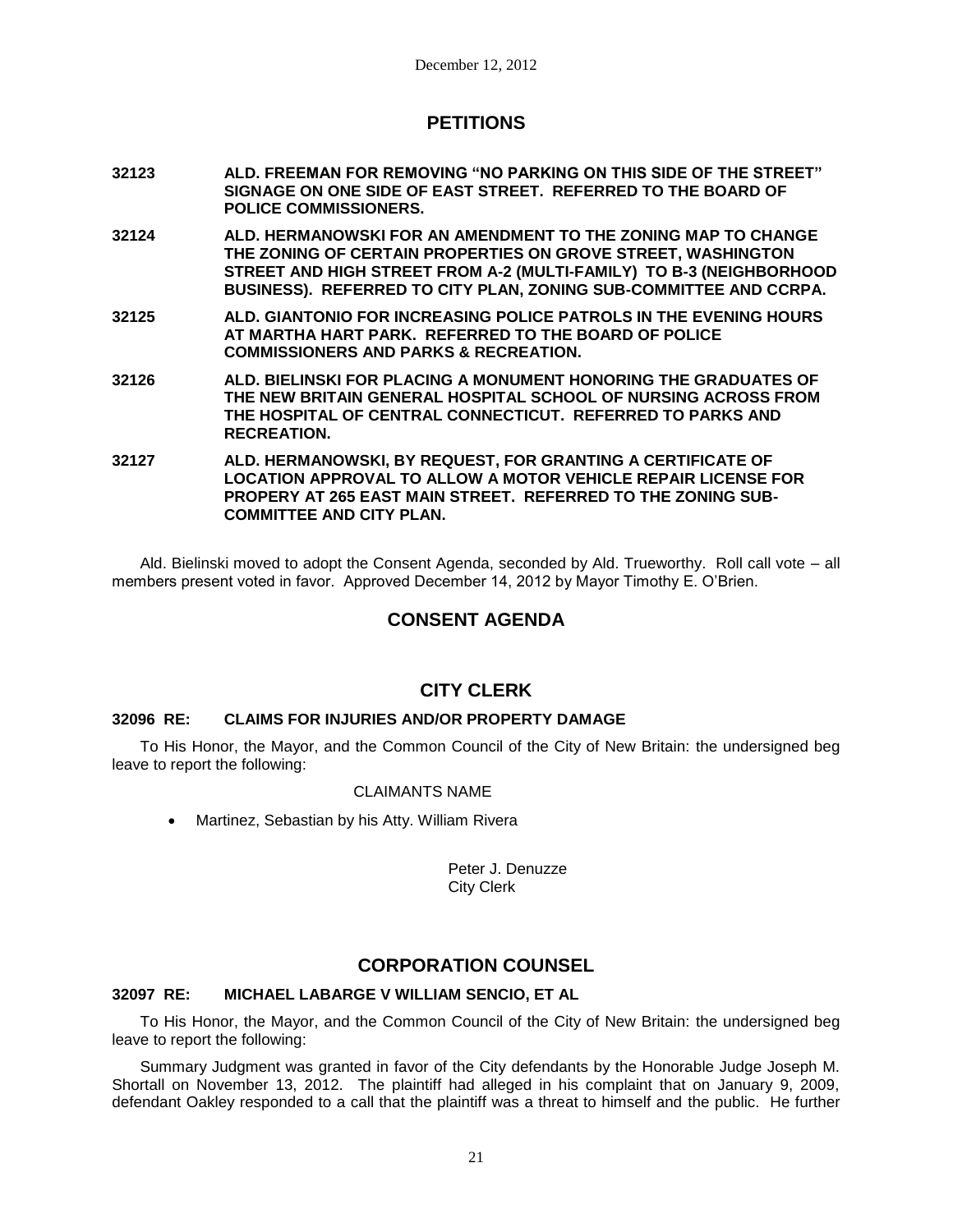claimed that on February 18, 2009, defendant Tim Allen responded to a complaint at Wheeler Clinic that the plaintiff was making death threats to kill himself. Later that evening, Defendant Phil Violette located the plaintiff but did not take any action. The plaintiff has alleged that he was tried and convicted for murder as a result of the City Defendants' non-action. The Court determined that the documentation submitted by the City defendants demonstrated that the summons had been served on the defendants beyond the statute of limitations.

> Irena J. Urbaniak City Attorney

#### **32098 RE: MICHAEL LOPEZ V. HOUSING AUTHORITY OF THE CITY OF NEW BRITAIN, ET AL**

To His Honor, the Mayor, and the Common Council of the City of New Britain: the undersigned beg leave to report the following:

The Honorable Judge Joseph M. Shortall has granted summary judgment in favor of the City defendants in the above captioned matter. The City defendants had requested summary judgment be granted in its favor based on the ground that there was no genuine issue of material fact and the City was entitled to judgment as a matter of law because the plaintiff could not establish that the area where the plaintiff allegedly was injured was a public street that was in the City's possession or control. Judge Shortall ruled that the City's motion and supporting documentation demonstrated that there are no material facts in dispute, and the defendant city is entitled to judgment as a matter of law.

> Irena J. Urbaniak City Attorney

#### **32099 RE: ALINA BLASZCZAK V. CITY OF NEW BRITAIN, ET AL**

To His Honor, the Mayor, and the Common Council of the City of New Britain: the undersigned beg leave to report the following:

The Honorable Judge Gleeson has granted the City's Motion to Dismiss on November 28, 2012. The plaintiff had brought this action against the defendant City of New Britain and several other defendants for injuries allegedly sustained from a fall in the street in front of 86 Broad Street. The City moved to dismiss the complaint for lack of subject matter jurisdiction on the ground that the plaintiff failed to comply with the notice requirements of the highway defect statute. The court found that a review of the notice appended to plaintiff's amended complaint revealed that a description of the defect or cause of the plaintiff's injury was inadequate. Thus the court concluded that it lacked subject matter jurisdiction over the defendant City of New Britain.

> Irena J. Urbaniak City Attorney

## **PURCHASING DEPARTMENT**

#### **32100 RE: EMERGENCY PURCHASE ORDER – REPAIRS TO A BOBCAT TOOLCAT COMPACT EXCAVATOR**

To His Honor, the Mayor, and the Common Council of the City of New Britain: the undersigned beg leave to report the following:

In accordance with City Code of Ordinances, Chapter 2, Article VIII, Division V, Section 2-606a, an emergency purchase order was authorized by the Mayor and issued to the vendor listed below on November 15, 2012

| Supplier                    | Item                                | Unit Price |
|-----------------------------|-------------------------------------|------------|
| Bobcat of Connecticut, Inc. | Repairs to a Bobcat Toolcat Compact | \$5.400.00 |
| East Hartford, CT.          | Excavator                           |            |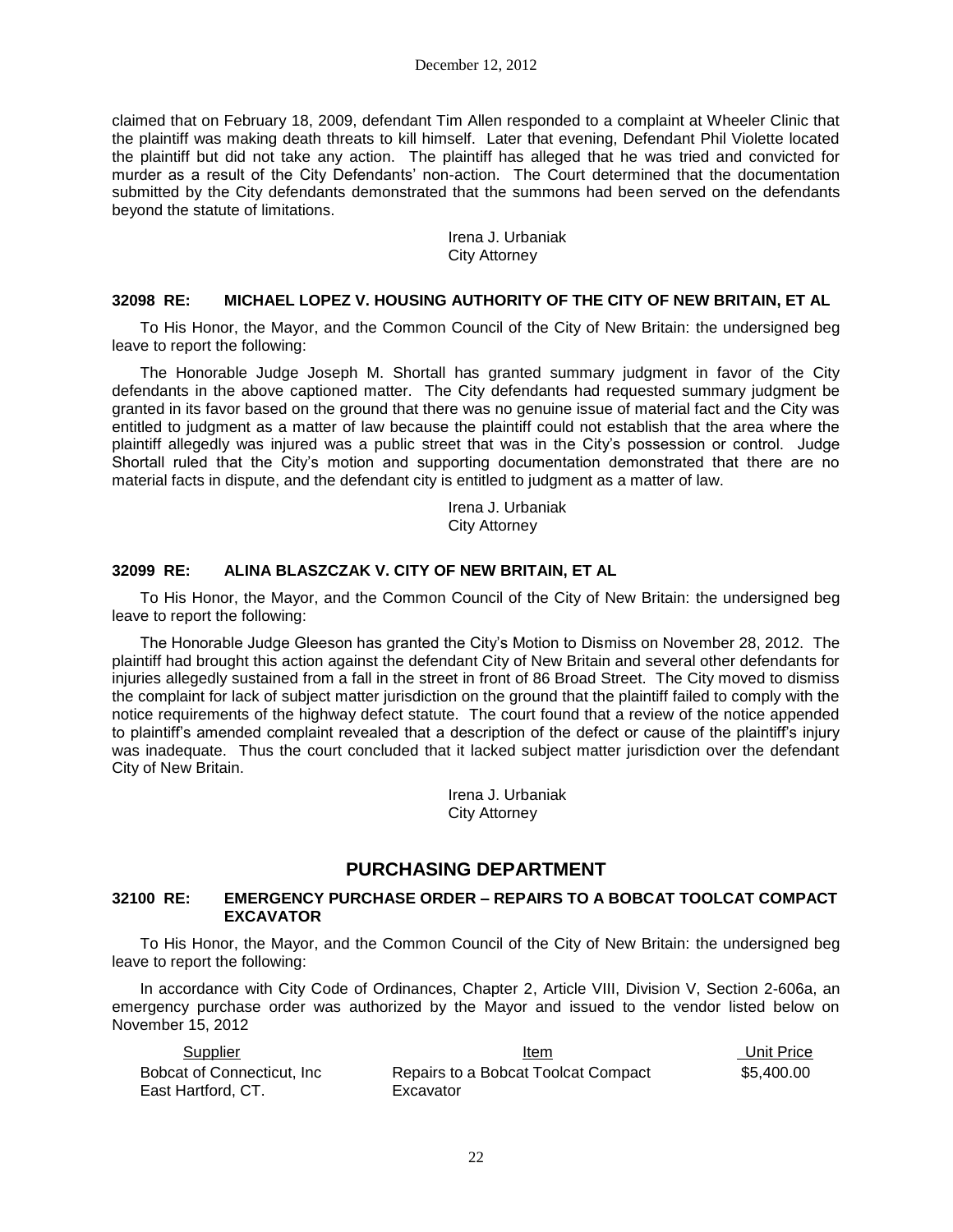The Purchasing Agent reports that no formal bid solicitation and advertisement as outlined in the Purchasing Ordinances were made for this item. In accordance with Section 2-606b of the City Code of Ordinances, the Purchasing Agent reports:

An emergency purchase order was requested by the New Britain Parks Division of the Public Works Department for the repairs to the front wheel drive system of their Toolcat Compact Excavator. The Toolcat Compact Excavator is utilized during snow storms by the Parks Division to remove snow, and sand sidewalks throughout out the City. The front wheel drive system failed causing it not to be able to move forward or in reverse. It was in the best interest of the Park Division to get the repairs done immediately so it could be back in service before the next snow storm. Bobcat of Connecticut Inc has a State of Connecticut contract for repairs to Bobcat products and is the only local dealer for Bobcat in this area of the state. Funding for these repairs is in the Park Division's account number 00419005-560, Equipment Maintenance, Vehicle Damage and Equipment Supplies.

> Jack Pieper Purchasing Agent

#### **32102 RE: PROFESSIONAL SERVICES – ANNUAL TECHNICAL SUPPORT AND MAINTENANCE FOR THE ASSESSOR'S OFFICE SOFTWARE SYSTEM**

To His Honor, the Mayor, and the Common Council of the City of New Britain: the undersigned beg leave to report the following:

In accordance with City Code of Ordinances, Chapter 2, Article VIII, Division 1, Section 2-531 a purchase order was requested by the City Assessor's Office for the annual software maintenance and technical support of their appraisal software.

| Supplier                                                      | Services              | Amount     |
|---------------------------------------------------------------|-----------------------|------------|
| Vision Government Solutions. Inc. Annual Software Maintenance |                       | \$7.540.00 |
| Northboro, MA.                                                | and Technical Support |            |

The City Assessor's Office has requested a purchase order for the Annual Software Maintenance and Technical Support of their computer assisted mass appraisal software (CAMA), Vision Appraisal. The Vision Appraisal software maintains data on approximately 17,000 City properties including ownership information, land data and building data, building sketches and photos. Vision's data is used by various City departments, City taxpayers, lawyers, title searchers and is an essential tool for the Assessor's Office in the compilation of the annual real estate Grand List. Vision Government Solutions, Inc. has been providing this annual software maintenance and technical support service to the City Assessor's office since 2002. The Vision Appraisal software is owned by Vision Government Solutions, Inc. and is the predominant software provider for this type of application. Therefore it would be very difficult to find another local software company to provide a competitive bid for annual software maintenance and support. Bid solicitation for the annual renewal of annual software maintenance and technical support would not be beneficial to the City. The cost of this annual software maintenance and technical support is shared by the Public Works Department. Funding for this annual software maintenance and technical support is available in the City Assessor's account number 001107001-5352, Data Processing Account and the Public Works Department's account number 001315001-5436, Equipment Maintenance and Repair.

RESOLVED: The Purchasing Agent is hereby authorized to issue a purchase order for \$7,540.00 to Vision Government Solutions, Inc. of Northboro, MA. for Annual Software Maintenance and Technical Support of the City Assessor's Office appraisal software.

> Jack Pieper Purchasing Agent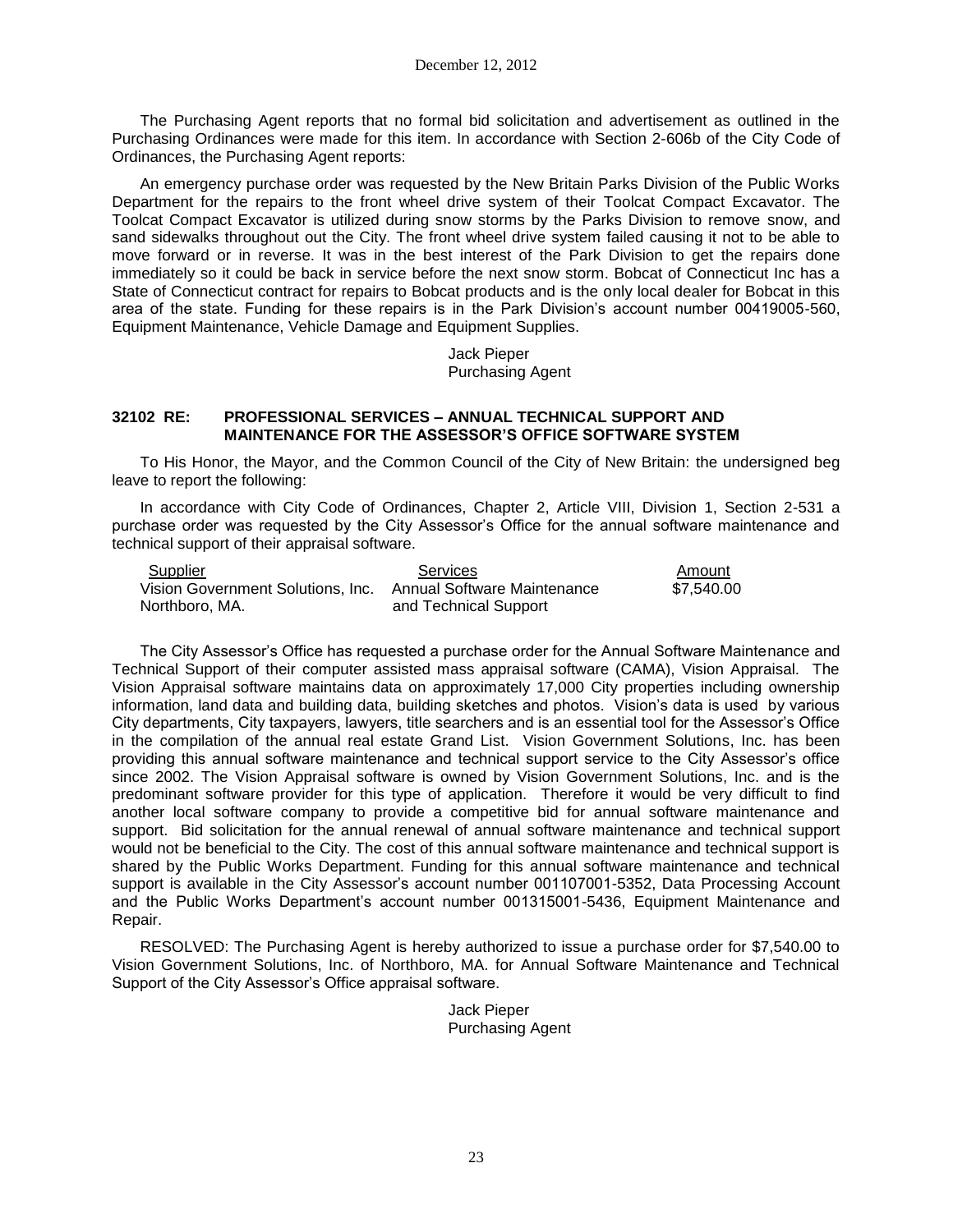#### **32103 RE: PROFESSIONAL SERVICES – EXTENDED MAINTENANCE FOR A DAP HANDHELD COMPUTER FOR THE PUBLIC WORKS DEPARTMENT**

To His Honor, the Mayor, and the Common Council of the City of New Britain: the undersigned beg leave to report the following:

In accordance with City Code of Ordinances, Chapter 2, Article VIII, Division 1, Section 2-531 a purchase order was requested by the Public Works Department/Utilities Division for Extended Maintenance on a DAP Handheld Computer, Interface Unit and Software Support Services.

| Supplier     | Services                                        | Price       |  |
|--------------|-------------------------------------------------|-------------|--|
| TI-Sales     | Extended Maintenance for DAP Handheld Computer, | \$10.660.24 |  |
| Sudbury, MA. | Interface Unit and Software Support Services    |             |  |

TI-Sales is the only provider of this Extended Maintenance for the DAP Handheld Computer and Interface Unit as well providing Software Support for these units for the Water Department. Ti-Sales has provided this service to the Water Department for many years. Ti-Sales is also the only distributor in the area that can supply the needed maintenance and software support for this DAP Hand Held Computer and Interface Unit. It would be very difficult to find another area distributor or computer support company to provide the needed maintenance and software support for this DAP Handheld Computer and Interface Unit. The DAP Handheld Computer is a key component in the Water Department's meter reading and billing system. It is in continuous use, and is essential to the Water Department's ability to continue to operate. Funding to pay for the Extended Maintenance for the DAP Handheld Computer, Interface Unit and the Software Support is available in the Water Department's account 9303500204-5659, Maintenance, Expenditures, Transmissions and Distributions.

Resolved: that the Purchasing Agent be and hereby authorized to issue a Purchase Order for \$10,660.24 to TI-Sales of Sudbury, MA for the Extended Maintenance on the DAP Handheld Computer and Interface Unit as well as Software Support Services for the Water Department for a period of one (1) year.

### Jack Pieper Purchasing Agent

#### **32104 RE: PURCHASE OF AN ANTI-BLIGHT, CODE ENFORCEMENT AND MOBIL INSPECTION SOFTWARE MODULE FOR THE INFORMATION TECHNOLOGY DEPARTMENT**

To His Honor, the Mayor, and the Common Council of the City of New Britain: the undersigned beg leave to report the following:

In accordance with City Code of Ordinances, Chapter 2, Article VIII, Division 1, Section 2-531 a purchase order was requested by the Information Technology Department for the purchase of an Anti-Blight, Code Enforcement, and Mobile Inspection Software Module with annual Maintenance and Support.

| Supplier                              | Services                          | Total Amount |
|---------------------------------------|-----------------------------------|--------------|
| <b>ViewPoint Government Solutions</b> | Code Enforcement and              | \$88,800.00  |
| Belmont., MA.                         | <b>Mobile Inspection Software</b> |              |
|                                       | Annual Maintenance and Support    | \$14,850.00  |
|                                       | <b>Total Cost</b>                 | \$103,650.00 |

The Information Technology Department has requested the purchase of a comprehensive community development, code enforcement and mobile inspection system. This software is designed for city-wide management of all citizen complaints, in the field property inspections and data capture, documentation and collaboration. This software solution facilitates the effective enforcement of the city's zoning regulations and ordinances. This is the second phase to the ViewPoint Government Solutions software package. Phase one (1) is currently implememented and offering the residents a one-stop city wide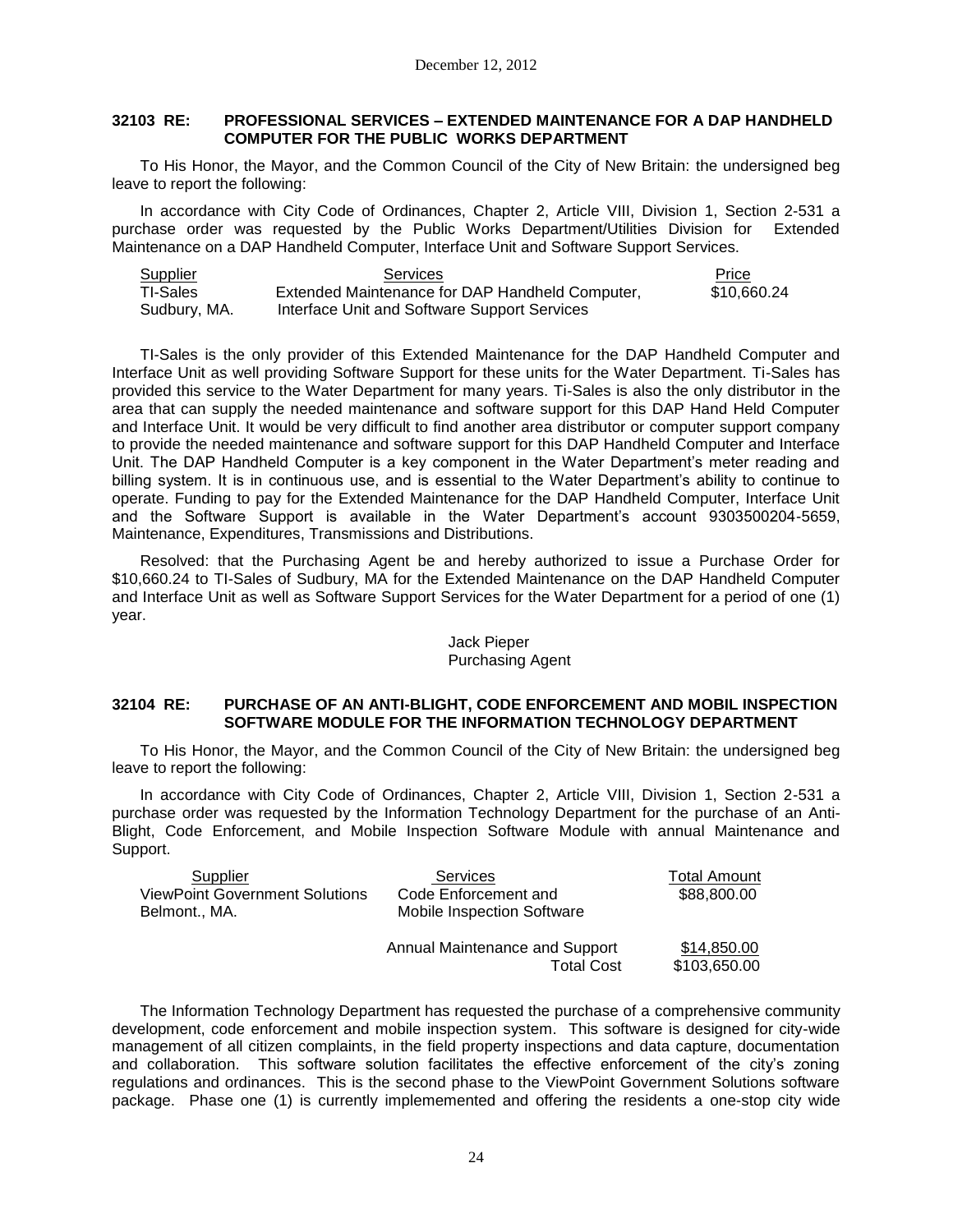permit and license solution. Phase two (2) is a critical component of the city's management of Anti-Blight, Mobile Inspections of Properties and Code Enforcement. This will significantly reduce process time of permits, complaints and greatly enhance access of information for city departments to dramatically improve customer services for residents and local businesses. ViewPoint Government Solutions is the developer and sole source supplier of this unique software, bid solicitation for this purchase would not be beneficial to the City. The software is presently being utilized by Southington, Manchester, Meriden, Milford and its use encouraged by the State of Connecticut. Funding for this purchase is available in the Information Technology Department's account number, 0082982301-5300, Information Technology/Finance Technology Bond for the cost of the software, \$88,800.00 and account 001107006- 5434 Information Technology Maintenance for the cost of the annual maintenance of 14,850.00.

RESOLVED: The Purchasing Agent is hereby authorized to issue a purchase order for \$103,650.00 to ViewPoint Government Solutions of Belmont, MA. for the purchase of Property Maintenance, Code Enforcement and Mobile Inspection Software Modules with annual Maintenance and Support for the Information Technologies Department.

> Jack Pieper Purchasing Agent

#### **32105 RE: COOPERATIVE PURCHASING – SERVER FOR THE PARKS DIVISION, PUBLIC WORKS DEPT., STANLEY GOLF COURSE**

To His Honor, the Mayor, and the Common Council of the City of New Britain: the undersigned beg leave to report the following:

In accordance with City Code of Ordinances, Chapter 2, Article VIII, Division 1, Section 2-538 (a), a purchase order was requested by the Stanley Golf Course for the following under the State of Connecticut's Cooperative Purchasing Plan:

| Supplier   |         | Description      | Quantity | <b>Total Price</b> |
|------------|---------|------------------|----------|--------------------|
| Hewlett    | Packard | <b>HP</b> Server |          | \$4,627,36         |
| Omaha, NE. |         |                  |          |                    |

Stanley Golf Course has requested the purchase of a new HP Server utilizing the State of Connecticut's Contract Award #11PSX0247. The Stanley Golf Course presently has two (2) servers. One that was purchased in 2003 that takes care of the Golf Course's starting times for Golf Trac on their website. The other server was purchased in 2008 has only 3.5 gigs of ram and 120 gigs of storage of which only 8 gigs is free. This server has crashed many times during the golfing season this year because of the lack of memory and storage capacity. By purchasing a new server that has 24 gigs of ram and 900 gigs of storage they will be able to replace both servers with the new one. This new server will have the speed and storage capacity to take care of the Golf Course's computer needs for the next five (5) or more years. The Funding for this purchase in available in the Stanley Golf Course's account number 201420101-5659, Golf Course, Operating Material and Supplies.

RESOLVED: That the Purchasing Agent is hereby authorized to issue a purchase order for \$4,627.36 to Hewlett Packard of Omaha, NE for the purchase of a new HP Server utilizing the State of Connecticut's Cooperative Purchasing Plan, Contract Award #11PSX0247.

> Jack Pieper Purchasing Agent

#### **32089-1 RE: EMERGENCY PURCHASE ORDER – TEMPORARY REPAIRS TO THE ELAM STREET WATER TANK ROOF FOR THE PUBLIC WORKS DEPT. / UTILITIES DIV**

To His Honor, the Mayor, and the Common Council of the City of New Britain: the undersigned beg leave to report the following: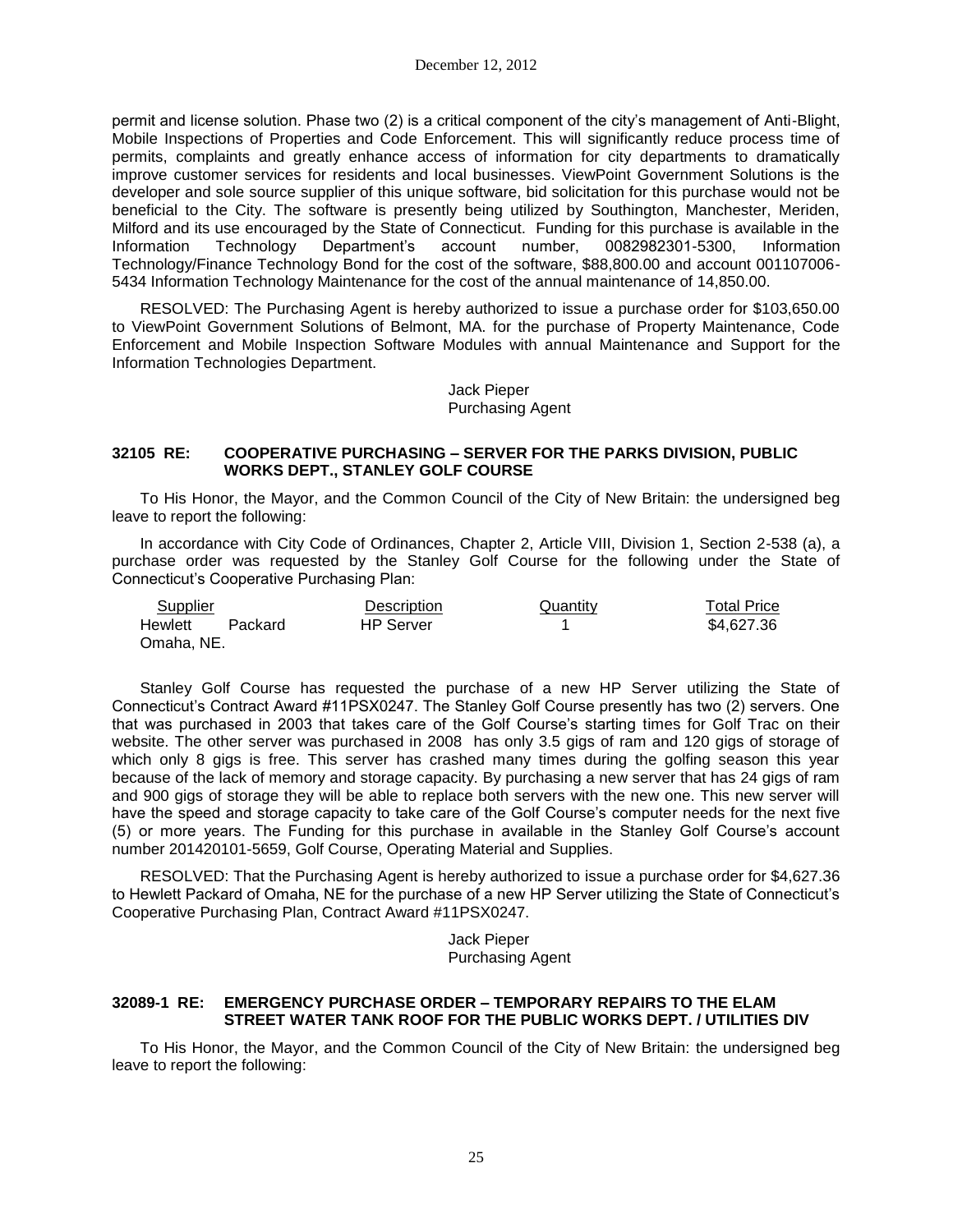In accordance with City Code of Ordinances, Chapter 2, Article VIII, Division V, Section 2-606a, an emergency purchase order shall be authorized by the Mayor and shall be issued to the below listed vendor for Temporary Roof Repairs to the Elam Street Water Tank.

| Supplier                 | <b>Services</b>               | Price       |
|--------------------------|-------------------------------|-------------|
| Maine Mobile Shrink Wrap | <b>Temporary Roof Repairs</b> | \$49,859.00 |
| Castine, ME.             | Elam Street Water Tank Roof   |             |

The Water Department was in need of temporary repairs to be made to the roof of the Elam Street low service water tank. The water tank's concrete roof was starting to sag and show signs of water seepage. New England Shrinkwrap of Warwick, RI, proposed to shrink wrap the 125 foot diameter dome for \$50,000.00. Time was of the essence due to the upcoming winter weather to have the temporary repairs done soon to lower the risks of the water tank's roof collapsing due to possible snow loads which would put it out of service. The temporary repairs should extend the service life of the water tank until a new one could be built. The Common Council approved this emergency purchase at their November 14, 2012 meeting, Resolution 32089. New England Shrinkwrap of Warwick RI who was to conduct the emergency repairs would not enter into a contract with the City or meet our other business criteria to do the needed repairs. The Emergency Purchase Order issued to New England Shrinkwrap was cancelled because of this. The on-call engineering company who was helping with the Elam Street Water Tank Project was able to find another company to do the temporary roof repairs at a similar price. This was presented to the Water Commission at their December 11, 2012 meeting. At this meeting they approved the Deputy Public Works Director of the Water Department's recommendation to have the temporary roof repairs to the water tank now be made by Maine Mobile Shrink Warp. Funding for this purchase is available in the Water Department's account number, 9303501100-5331, Water Capital Improvements, Professional Services.

RESOLVED: That the Purchasing Agent is hereby authorized to issue a Purchase Order for \$48,859.00 and enter into a contract with Maine Mobile Shrink Warp of Castine ME for the temporary roof repairs to the Elam Street Water Tank for the Public Works Department/Utilities Division.

## Jack Pieper Purchasing Agent

#### **32106 RE: #2 FUEL OIL FOR THE PUBLIC WORKS DEPT./PROPERTY MANAGEMENT DIVISION**

To His Honor, the Mayor, and the Common Council of the City of New Britain: the undersigned beg leave to report the following:

Public Bid No. 3632 was solicited and received in accordance with the Purchasing Ordinances of the City of New Britain for the Purchase of #2 Fuel Oil for heating of various City Buildings during the 2012- 2013 winter season for the Public Works Department, Property Management Division. Funding is available for this purchase from the Property Management Division's Heating Fuel, account numbers 001316002-5621, City Hall, 001316003-5621, Police Department, and 001316004-5621, Outside Grounds.

Invitations to bid were solicited and the bid was duly advertised in the New Britain Herald Newspaper, the City and State of Connecticut's Department of Administration Services websites and mailed to twentytwo (22) Fuel Oil Companies. The Purchasing Agent did not receive any letters from the Fuel Oil Companies on the mailing list indicating they could not respond to the bid request. Responses were stated as a differential price per gallon above the low New Haven Harbor Pricing per gallon that will be posted in the Journal of Commerce at the time of delivery and at a fixed price per gallon for the term of the contract. The bids received are on file in the Town Clerk's Office.

The bid was reviewed for conformance to specifications by the Director of Property Management and the Purchasing Agent. Most City buildings utilize natural gas for heating. The #2 Fuel Oil is utilized as a back up should there be a disruption of the delivery of natural gas. Because of the volatility of the energy market and the increase of the cost of #2 Fuel Oil, the Director of Property Management is recommending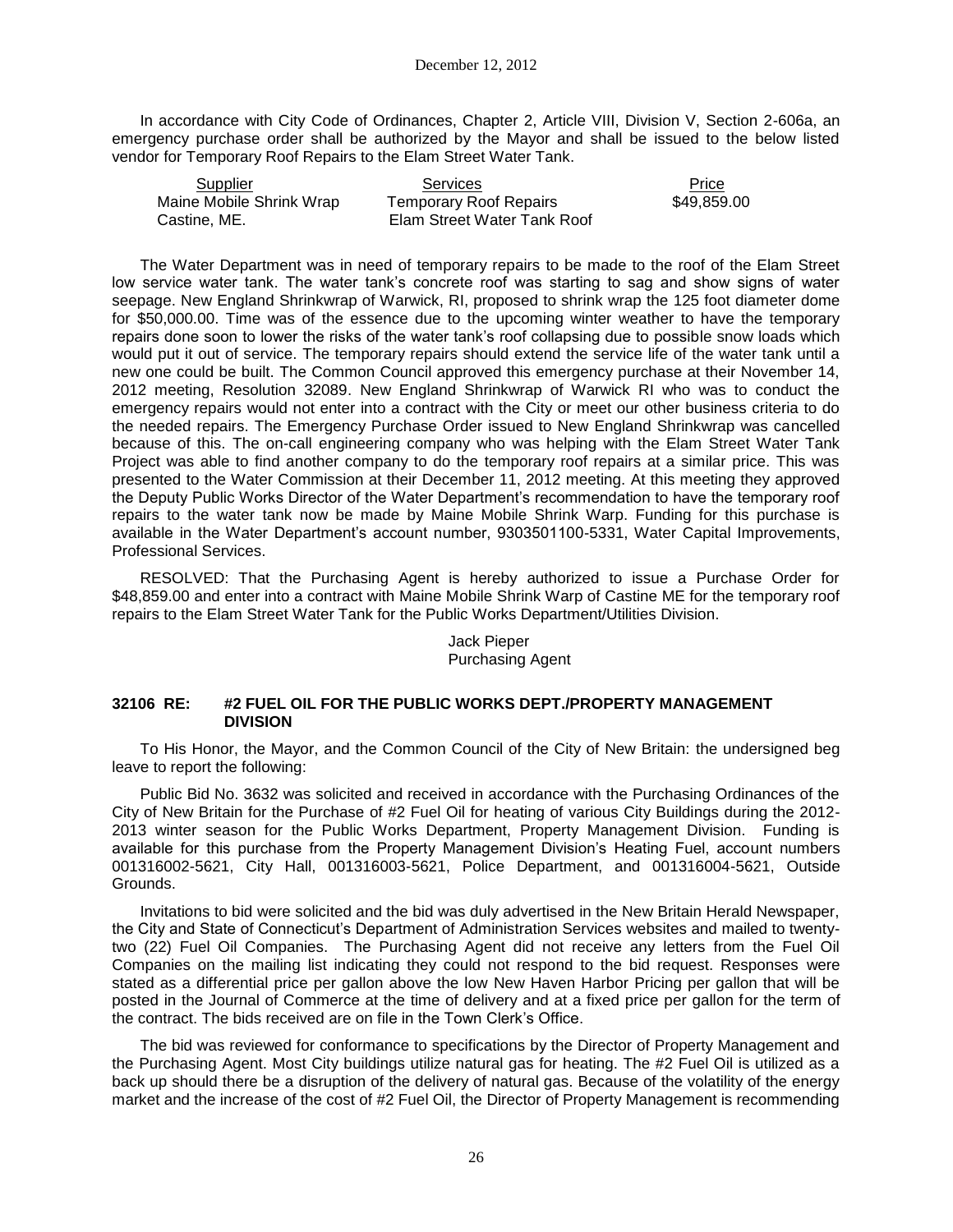that the Bid be awarded at a fixed price to Dime Oil Company of Waterbury, CT who submitted the lowest fixed price of \$3.1590 per gallon. Dime Oil is the City's current supplier of #2 Fuel Oil.

RESOLVED: That the Purchasing Agent is hereby authorized to issue a purchase order and enter into a contract with Dime Oil of Waterbury, CT. for #2 Fuel Oil at a fixed rate of \$3.1590 per gallon for a period from December 14, 2012 to December 13, 2013 per the pricing, terms and specifications of Public Bid No. 3701.

#### Jack Pieper Purchasing Agent

#### **32107 RE: ON-CALL ENGINEERING SERVICES – NORTH MOUNTAIN ROAD DEVELOPMENT SANITARY SEWER EVALUATION**

To His Honor, the Mayor, and the Common Council of the City of New Britain: the undersigned beg leave to report the following:

The following On-Call Engineering Project has been requisitioned following the award by the Common Council for On-Call Engineering Services, Bid #3620, approved at its Regular Meeting of October 26, 2011.

| Project Name: | North Mountain Road Development Sanitary Sewer           |
|---------------|----------------------------------------------------------|
|               | Evaluation                                               |
| Vendor:       | Comprehensive Environmental, Inc.                        |
| Amount:       | \$12,000.00                                              |
| Line Items:   | 208315101-5453 Sewer Fund, Engineering & Appraisals      |
| Requested By: | Public Works Department, Utility Division, Water & Sewer |
|               |                                                          |

Scope: Comprehensive Environmental, Inc will contact the engineers of the North Mountain Road Development Project located in New Britain and Plainville. They will assess the quantity of proposed flow of wastewater and if it can be handled by the existing pump station. This will help them to prepare a flow routing analysis of the pump station and develop an appropriate pump and storage tank size because of the development. Comprehensive Environmental, Inc will also perform inspections of key piping junctions downstream from the pump station and perform a physical review of the manholes and piping system. They will look for items such as wastewater flows and surges within the manholes and any historical wetting of the sides of the manholes which would indicate hydraulic capacity issues. Comprehensive Environmental, Inc will submit to the Public Works Department, Utility Division all test results for their review and conduct any required meetings with them or the Developer to discuss the results of their tests.

> Jack Pieper Purchasing Agent

#### **32108 RE: COOPERATIVE PURCHASING – FITNESS EQUIPMENT FOR THE NEW BRITAIN POLICE DEPARTMENT**

To His Honor, the Mayor, and the Common Council of the City of New Britain: the undersigned beg leave to report the following:

In accordance with City Code of Ordinances, Chapter 2, Article VIII, Division 1, Section 2-538 (a), two (2) purchase orders were requested by the New Britain Police Department for the following under the Federal Government's GSA Cooperative Purchasing Plan and State of Connecticut's Cooperative Plan:

| Supplier                       | Item                     |                   | Price       |
|--------------------------------|--------------------------|-------------------|-------------|
| Cybex International, Inc.      | <b>Fitness Equipment</b> |                   | \$63,931.70 |
| Medway, MA.                    |                          |                   |             |
| <b>Total Fitness Equipment</b> |                          |                   |             |
| South Windsor, CT.             |                          |                   | \$19,750.00 |
|                                |                          | <b>Total Cost</b> | \$83,681.70 |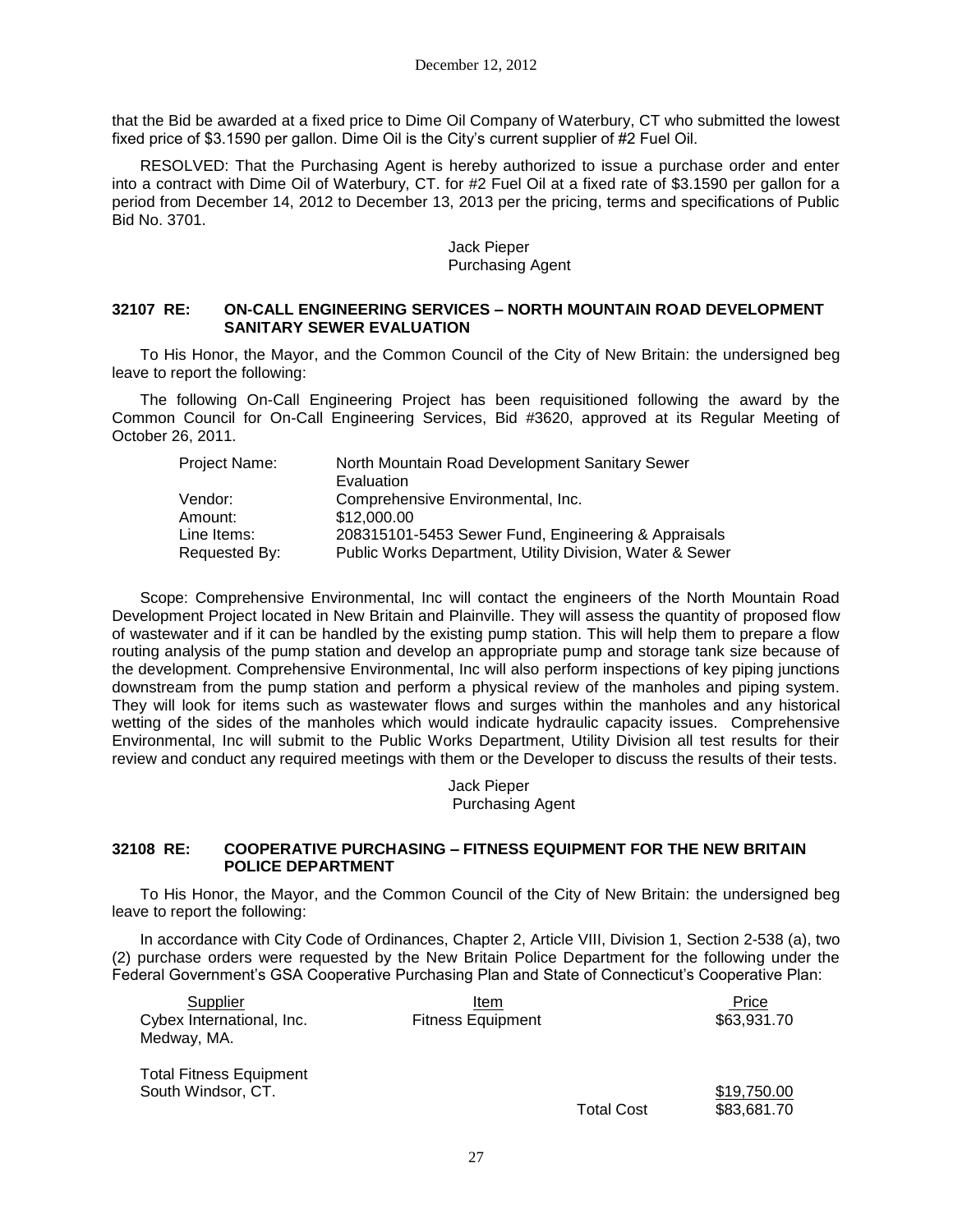The New Britain Police Department requested purchase orders for the purchase of Fitness Equipment utilizing the Federal Government's contract award GS-07F-9211G and State of Connecticut's Contract Award #11PSX0029. The fitness equipment is for the new police headquarters. This fitness equipment is being paid for by money received by the Police Department from the Federal Government. Funding is available for this purchase within the Police Department's account number 289211128-5740, Asset Forfeiture, Federal Money, Miscellaneous Equipment

RESOLVED: That the Purchasing Agent is hereby authorized to issue a purchase order for \$63,931.70 to Cybex International, Inc of Medway, MA and \$19,750.00 to Total Fitness Equipment of South Windsor, CT for the purchase of Fitness Equipment for the New Britain Police Department utilizing the Federal Government's GSA Cooperative Purchasing Plan, Contract Award GS-07F-9211G and State of Connecticut's Cooperative Purchasing Plan, Contract Award #11PSX0029.

> Jack Pieper Purchasing Agent

### **32109 RE: EMERGENCY PROCUREMENT – NEW POLICE FACILITY**

To His Honor the Mayor, and the Common Council of the City of New Britain: the undersigned beg leave to report the following:

The new police facility scheduled to open on December 13, 2012 has a substantial technological base. This includes miles of fiber optic cables and over 1000 system ports. In addition, literally every desk and workstation is designed to accommodate personal computers and advanced digital services including Voice over IP telephone service. While many of these procurements were facilitated through the Police Station Building Committee, some were left to municipal procurement. These items were mission critical and the Mayor authorized emergency procurement. Most of these items were acquired using cooperative purchasing agreements or a price lower than the cooperative purchasing agreement. The items included:

| Item                    |     | Amount     |                                         | Vendor                                 |
|-------------------------|-----|------------|-----------------------------------------|----------------------------------------|
| PC's and                |     |            |                                         |                                        |
| monitors                | S   | 74,890.00  | 65 PC's, 110 Monitors                   | XDF, Inc (lower than WSCA)             |
| <b>Servers</b>          | S   | 21,744.00  | 6 Servers<br>Server operating           | XDF, Inc (lower than WSCA)             |
| Software                | \$  | 4,164.78   | systems<br><b>Fire Station Alerting</b> | XDF, Inc.<br>Capitol Region Council of |
| Locution                | S   | 24,418.80  | Components                              | Governments                            |
| Fax Over IP             | \$  | 5,117.00   | 100 licenses<br>Move from 125           | XDF, Inc.                              |
| <b>Fiber Relocation</b> | -85 | 26,000.00  | Columbus                                | Fibertech, Inc (State contract)        |
| Total                   | S   | 156,334.58 |                                         |                                        |

Funds for this procurement were allocated from funds provided to the PSTC by the Capitol Region Council of Governments, Asset forfeiture funds by the Police Department, and the budget for technology in the new facility. All were deemed vital to open the new building.

> Jack Pieper Purchasing Agent

# **TAX COLLECTOR**

#### **32111 RE: TAX ABATEMENTS, CORRECTIONS AND REFUNDS**

To His Honor, the Mayor, and the Common Council of the City of New Britain: the undersigned beg leave to report the following: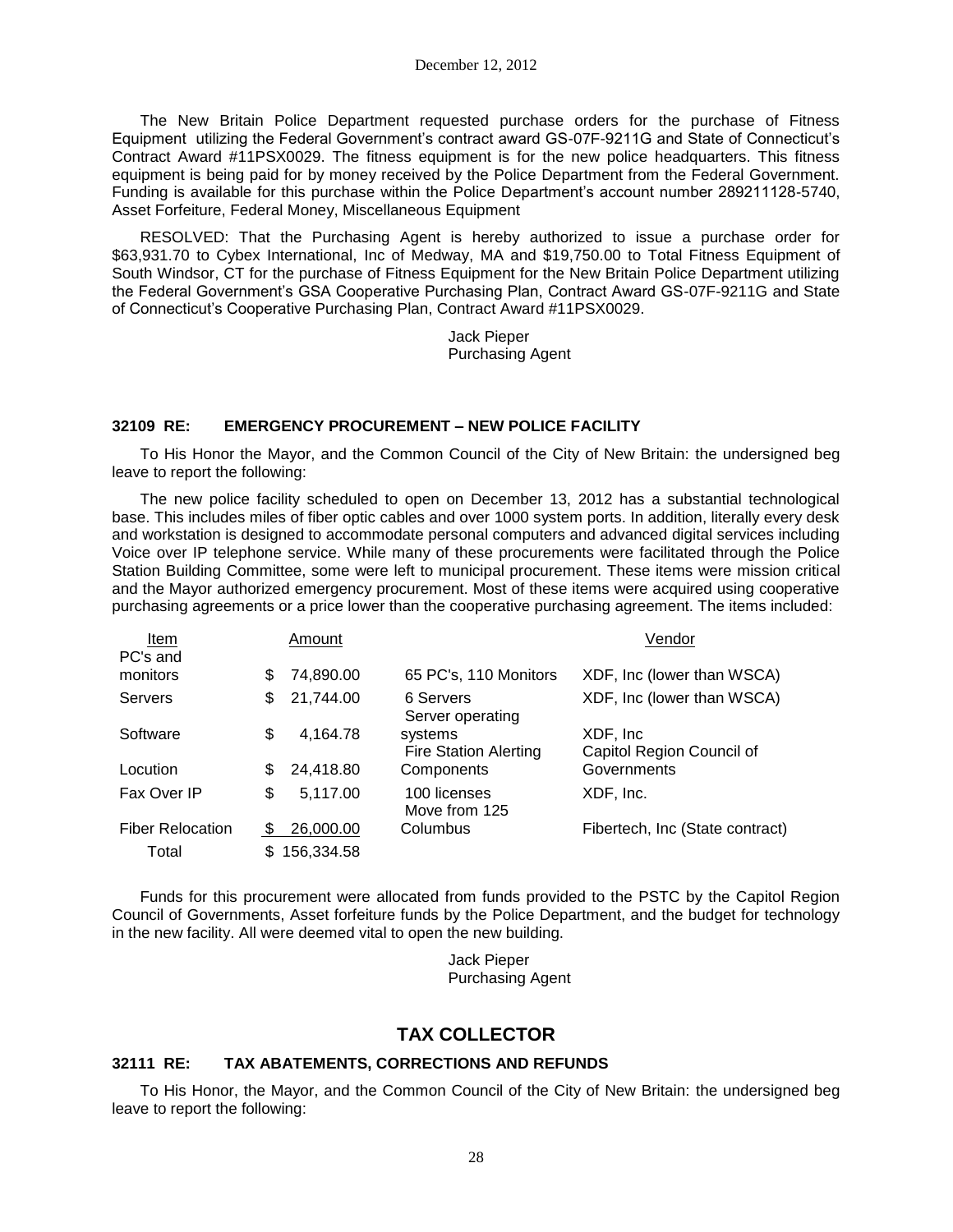The Collector of Taxes has referred a list of tax abatements, corrections and refunds. Acceptance and adoption is respectfully recommended.

> Cheryl S. Blogoslawski Tax Collector

## **CLAIMS COMMITTEE**

#### **32112 RE: SETTLEMENT OF CLAIMS PETER KNAUS/365 REALTY LLC RAUL BANOS**

To His Honor, the Mayor, and the Common Council of the City of New Britain: the undersigned beg leave to report the following:

The Committee on Administration, Finance and Law and the standing claims sub-committee of the Committee on Administration, Finance and Law at a regular meeting held on Wednesday evening, December 5, 2012 at 6:30 p.m. in Room 201, City Hall having held public hearings and made investigations of said claims, respectfully begs leave to recommend the following:

RESOLVED; that the sum of \$4,051.00 be paid to Peter Knaus/365 Realty LLC, 150 Production Court, New Britain, Conn. in full settlement of his claim for property damage sustained in an accident on March 30, 2011; and be it further

RESOLVED; that the sum of \$13,171.61 be paid to Raul Banos of 235 Bingham Street, New Britain, Conn. in full settlement of his claim for property damage sustained in an accident on June 23, 2012.

> Alderman Carlo Carlozzi, Jr. **Chair**

## **COMMITTEE ON ADMINISTRATION, FINANCE AND LAW**

#### **32077-1 RE: PROPOSED AMENDMENT TO THE ORDINANCES ADDING SEC. 14-450 THRU 14- 458 CONCERNING LICENSING OF NIGHTCLUB BUSINESS**

To His Honor, the Mayor, and the Common Council of the City of New Britain: the undersigned beg leave to report the following:

The Committee on Administration, Finance and Law held a regular meeting and public hearing on Wednesday evening, December 5, 2012 at 7:00 p.m. in the Council Chambers to which was referred the matter of Item #32077 - Code of Ordinances be amended by inserting new Article XIX of Chapter 14 concerning licensing of nightclub businesses voted to accept as amended and recommend that the following resolution be referred back to the Common Council with a favorable recommendation.

> Alderman Carlo Carlozzi, Jr. **Chair**

## **NEW BUSINESS**

## **RESOLUTIONS**

### **32120 RE: AUTHORIZATION FOR POLICE RESOURCE ALLOCATION SOFTWARE**

To His Honor, the Mayor, and the Common Council of the City of New Britain: the undersigned beg leave to recommend the adoption of the following: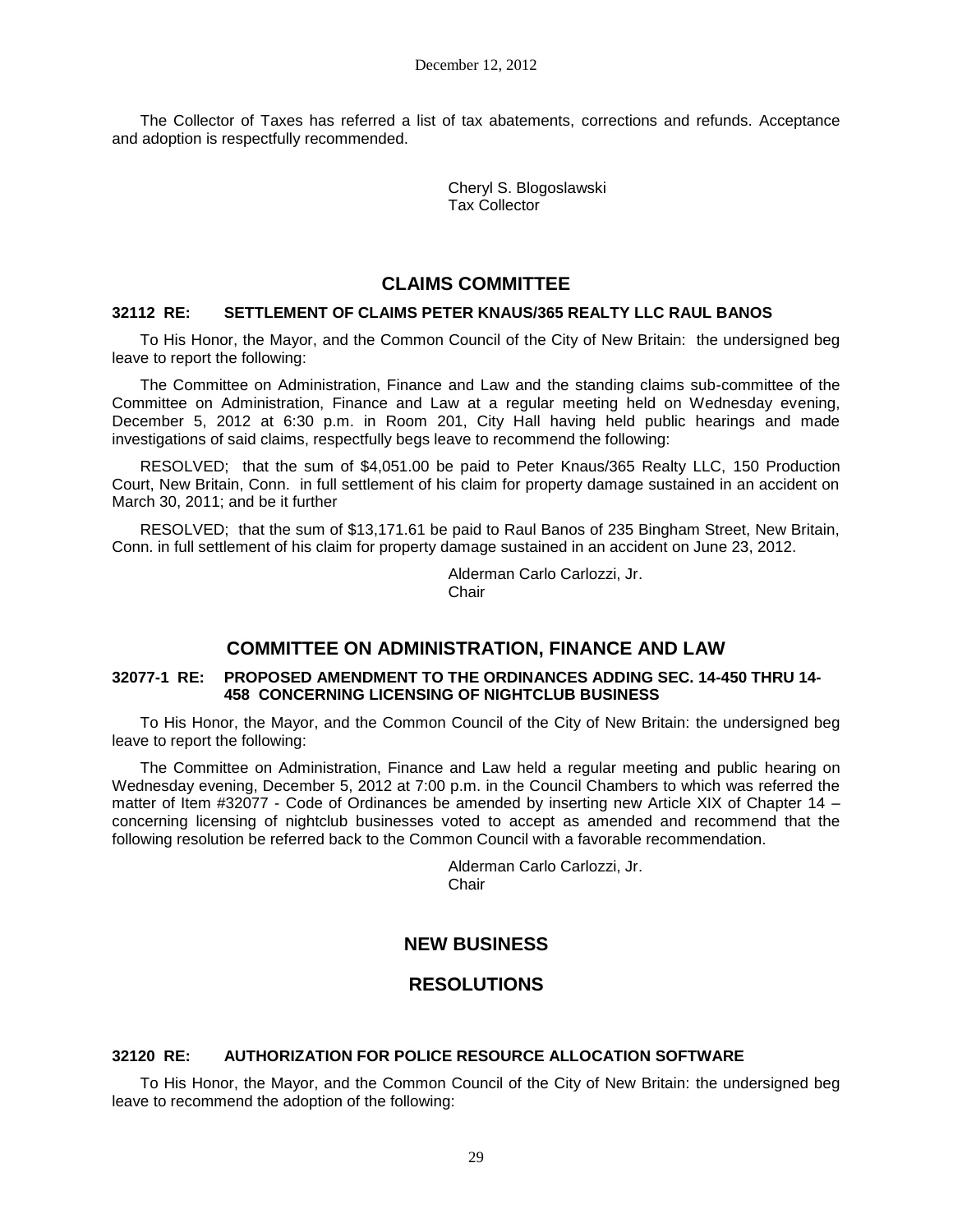Whereas, The Department of Justice awarded the City a technical grant in the form of an earmark that includes funding for a comprehensive resource allocation tools; and

Whereas, The process of police resource allocation includes a comprehensive analysis of call for service demand including officer initiated activities; and

Whereas, The existing computer assisted dispatch system will be replaced in early January 2013 with the HEARTBEAT system which will collect substantially more data and of better quality to permit this analysis to occur; and

Whereas, The new Police Administration is committed to a neighborhood policing model based on neighborhood boundaries defined eighteen months ago, and

Whereas, The Ops Force Deployment model developed by Corona Systems of Denver, Colorado uses time tested resource allocation algorithms developed by scientists at Massachusetts Institute of Technology and endorsed many times by the National Institute of Justice, and

Whereas, This software will allow the police administration to better assess its need for police resources and better determine where and when those resources should be deployed, and

Whereas, The Public Safety Telecommunications Director reviewed previous models using similar algorithms and determined that the solution from Corona Systems was the best fit and easiest to implement, and

Whereas, The system can be installed in late February with a preliminary analysis available for the start of the fiscal year.

Now, Therefore, Be It

Resolved, That the Purchasing Agent is hereby authorized to enter into a contract with Corona Systems Inc. to furnish and install its resource allocation software at a cost not to exceed 27,300 for a period of two years; and be it further

Resolved, That the funding for this procurement be charged to Account 257-213101-5740:

#### Alderwoman Suzanne Bielinski

Ald. Bielinski moved to accept and adopt, seconded by Ald. Trueworthy. So voted. Approved December 18, 2012 by Mayor Timothy E. O'Brien.

#### **32121 RE: AUTHORIZATION FOR ENGINEERING ASSISTANCE ASSOCIATED WITH GEOGRAPHIC INFORMATION SYSTEM BASE FILES**

To His Honor, the Mayor, and the Common Council of the City of New Britain: the undersigned beg leave to recommend the adoption of the following:

Whereas, The City operates a geographic information systems for all city departments and agencies; and

Whereas, There are quality issues associated with some of these files that require correction and amendment in order to meet public safety system needs;

Whereas, The existing public safety computer assisted dispatch system will be replaced in early January 2013 with the HEARTBEAT system which requires better quality geographic information so as to more precisely define responses and provide for more detailed analysis; and

Whereas, All three public safety response agencies (police, fire, EMS) all require very precise geo data to properly provide services; and

Whereas, Fuss and O'Neil has extensive prior experience with the City's GIS system and is positioned to complete this work expeditiously; and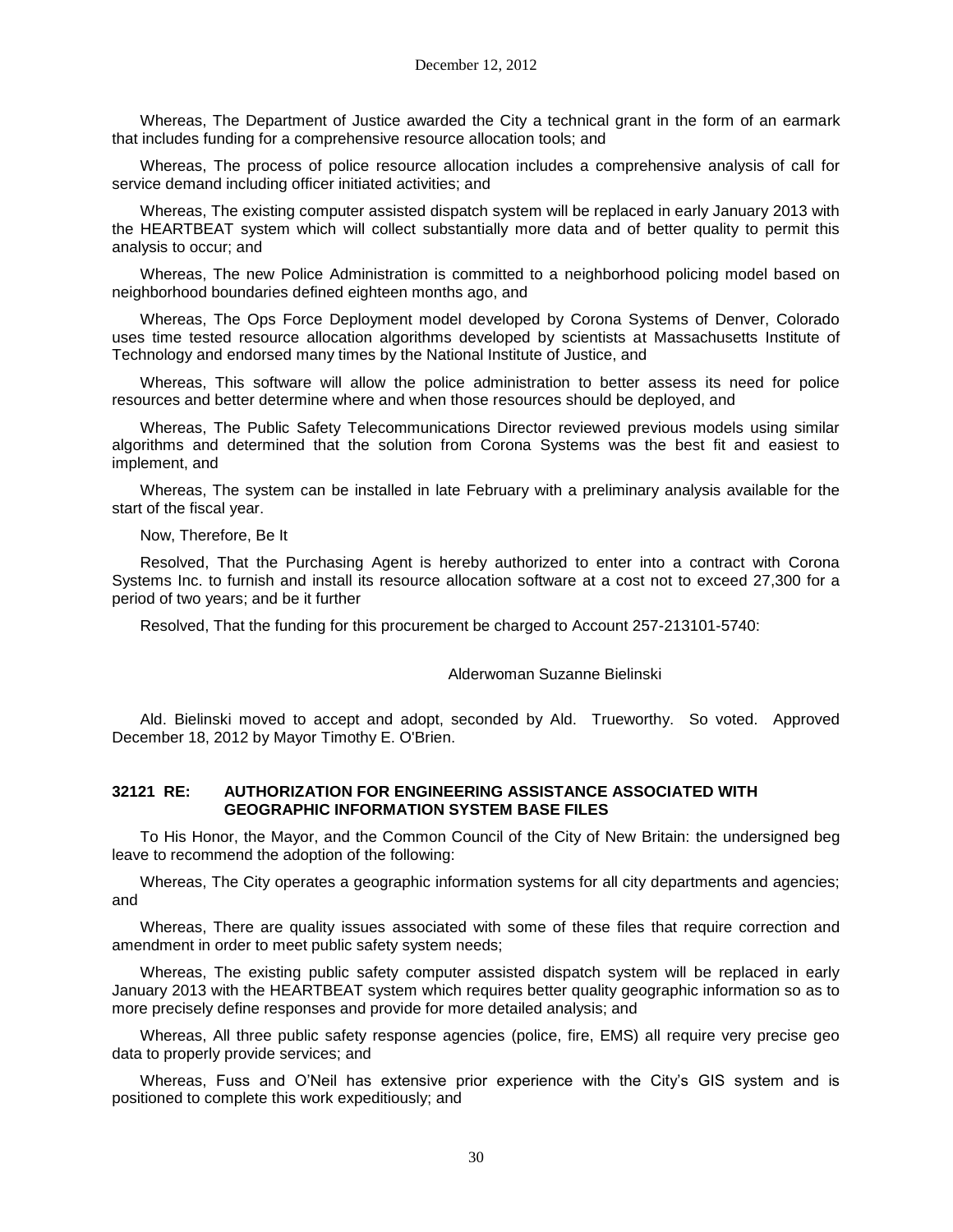Whereas, These adjustments are necessary to move the HEARTBEAT project to implementation, and

Whereas, The City does not have sufficient technical resources to provide these services..

Now, Therefore, Be It

Resolved, That the Purchasing Agent is hereby authorized to enter into a contract with Fuss and O'Neil of Manchester, CT to provide technical assistance to enable the geographic components of the HEARTBEAT computer assisted dispatch to operate with improved quality data at a cost not to exceed \$15,000; and be it further

Resolved, That the funding for this procurement be charged to Account 257-213101-5740:

Alderwoman Suzanne Bielinski

Ald. Bielinski moved to accept and adopt, seconded by Ald. Pabon. So voted. Approved December 18, 2012 by Mayor Timothy E. O'Brien.

### **32077-2 RE: AMENDMENT TO THE ORDINANCES ADDING SEC. 14-450 THRU 14-458 CONCERNING LICENSING OF NIGHT CLUB BUSINESS**

*Proposed Amendment on File in the Town Clerk's Office*

Ald. Hermanowski moved to accept and refer back to the Committee on Administration, Finance and Law, seconded by Ald. Trueworthy. So voted. Approved December 14, 2012 by Mayor Timothy E. O'Brien.

### **32113 RE: SEASON'S GREETINGS – 2012**

To His Honor, the Mayor, and the Common Council of the City of New Britain: the undersigned beg leave to recommend the adoption of the following:

WHEREAS; we rejoice with or families during the holiday season and this is the time of year when we reflect on traditional values and what is truly worthwhile in our lives; and

WHEREAS; families and friends gather to reflect on the past year and look forward with hope to the New Year; NOW, THEREFORE, BE IT

RESOLVED; by the Common Council of the City of New Britain that the Common Council expresses its sincere wish for a Holiday of Peace, Love, Hope, Joy and Happiness and a Happy, Healthy, Prosperous New Year to all the citizens of New Britain.

> Alderman Michael Trueworthy President Pro Tem

Alderwoman Suzanne Bielinski Majority Leader

Alderwoman Tonilynn Collins Assistant Majority Leader

Alderman Adam Platosz Assistant Majority Leader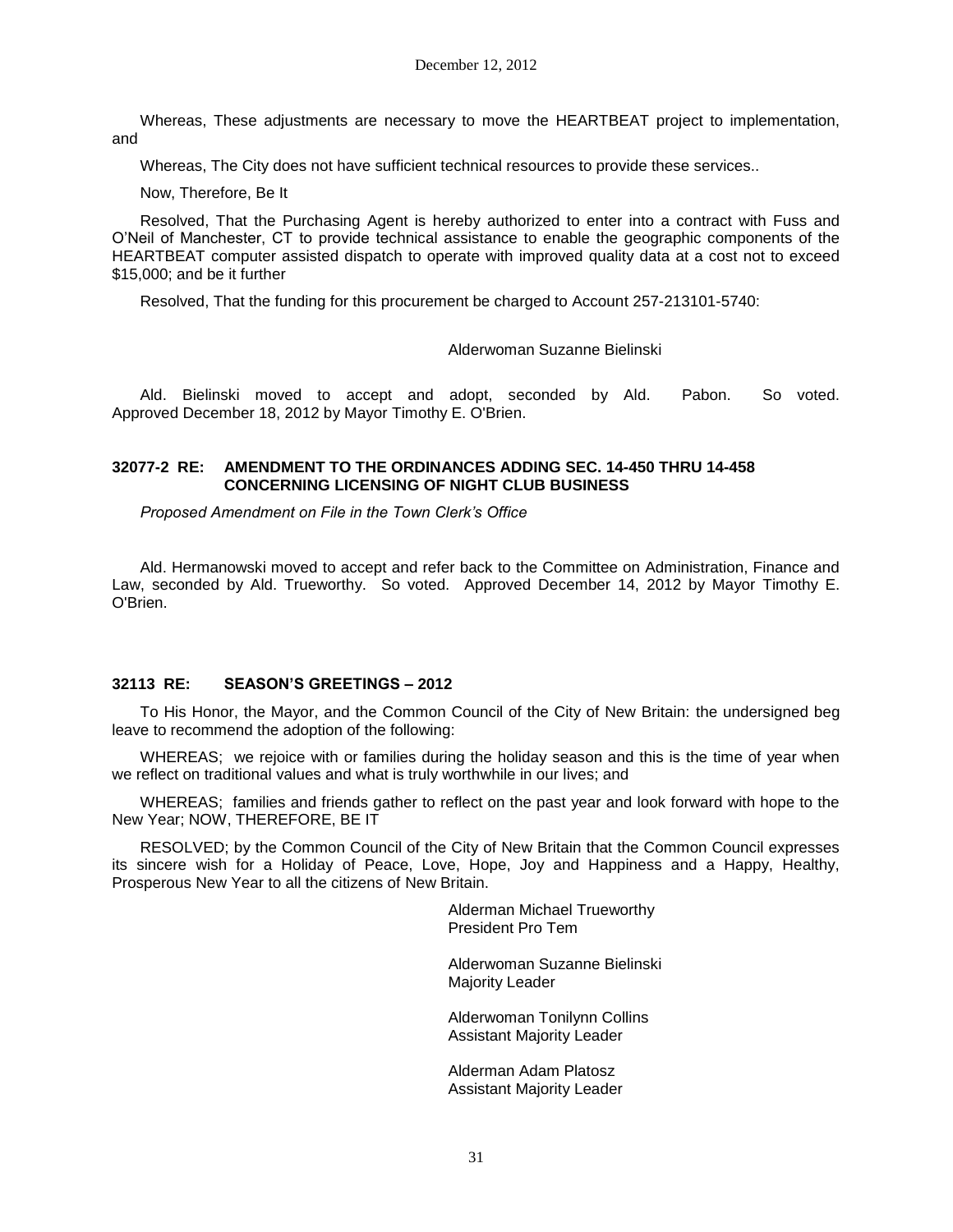December 12, 2012

Alderwoman Eva Magnuszewski Assistant Majority Leader

Alderman Wilfredo Pabon Minority Leader

Alderman Jamie Giantonio Assistant Minority Leader

Alderman Carlo Carlozzi, Jr. Alderman Roy Centeno Alderman Emmanuel Sanchez Alderman David DeFronzo Alderwoman Shirley Black Alderman Rha-Sheen Brown Alderman Lawrence Hermanowski Alderman J. Tobias Freeman

Ald. Trueworthy moved to accept and adopt, seconded by Ald. Bielinski. So voted. Approved December 14, 2012 by Mayor Timothy E. O'Brien.

#### **32114 RE: TRANSPORTATION, COMMUNITY & SYSTEM PRESERVATION PROGRAM (TCSP) CONSTRUCTION AGREEMENT, STATE PROJECT 88-183 FEDERAL-AID PROJECT TCSP (022)**

To His Honor, the Mayor, and the Common Council of the City of New Britain: the undersigned beg leave to recommend the adoption of the following:

WHEREAS, the Public Works Department has received a Transportation, Community, and System Preservation Program (TCSP) grant for the creation of a Complete Streets Environment for Downtown New Britain which will utilize Federal Funds; and,

WHEREAS, the Estimated Total Construction Cost for the project is \$1,630,500 with a Federal share of 80% (\$1,304,400) and a Municipal share of 20% (\$326,100); and,

WHEREAS, funding for the Municipal share is available in the Street Infrastructure Bond account number 0082950304-5454; and,

Whereas, The City of New Britain is required to enter into an agreement with the State of Connecticut in order to secure the allocated Federal Funds; and,

Therefore Be It Resolved, that Tim O'Brien, Mayor, is hereby authorized to sign the agreement entitled:

"Agreement between the State of Connecticut and the City of New Britain for the Construction, Inspection and Maintenance related to a the Creation of a Complete Streets Environment for Downtown New Britain utilizing Federal Funds under the transportation, Community, and system preservation program"

> Alderwoman Tonilynn Collins Alderwoman Eva Magnuszewski Alderman Carlo Carlozzi, Jr. Alderman Wilfredo Pabon Alderman Emmanuel Sanchez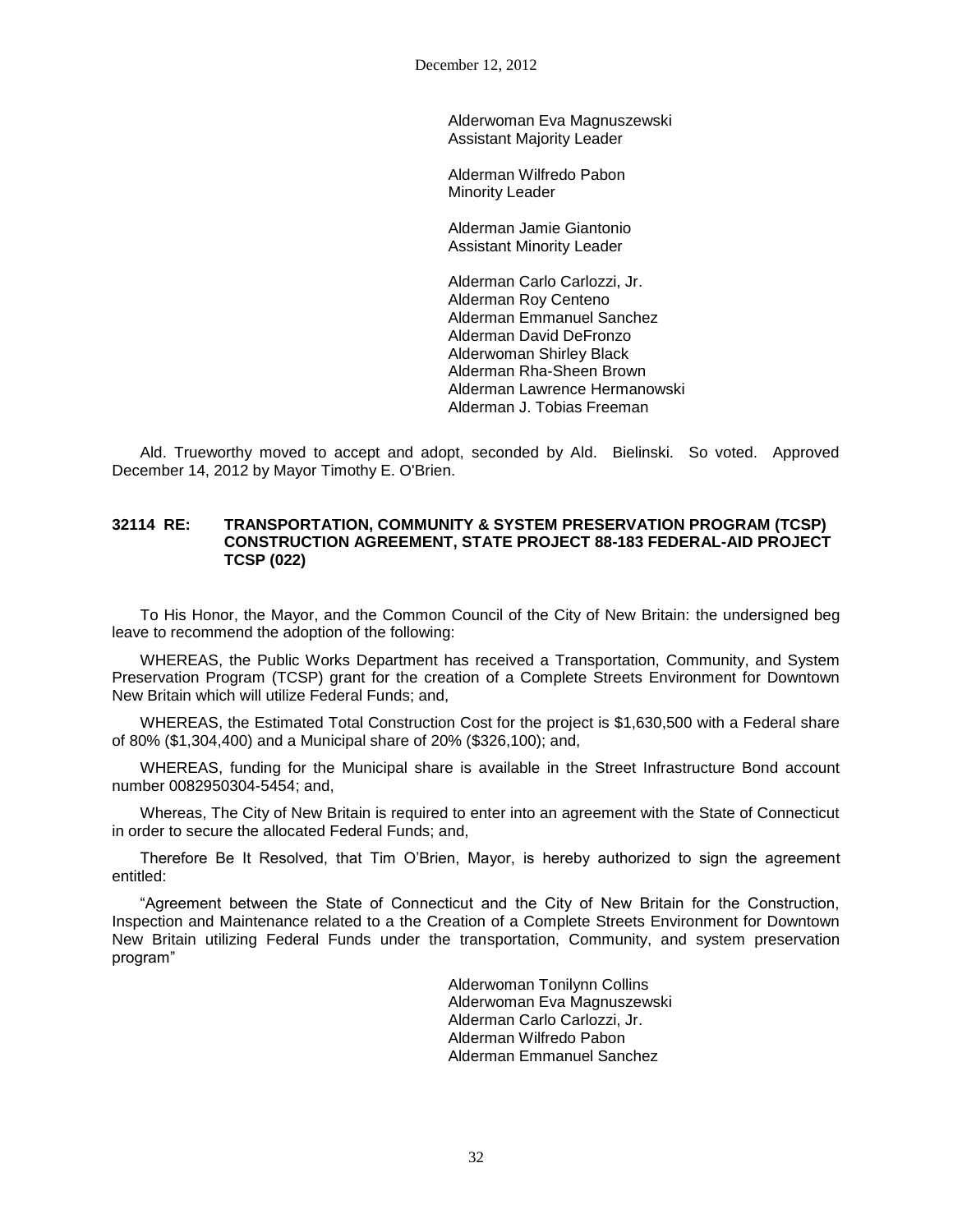Ald. Magnuszewski moved to accept and adopt, seconded by Ald. Pabon. So voted. Approved December 14, 2012 by Mayor Timothy E. O'Brien.

#### **32115 RE: ENDORSEMENT OF THE REGIONAL PERFORMANCE INITIATIVE PROGRAM PROPOSAL FOR THE CENTRAL CONNECTICUT REGIONAL PLANNING AGENCY – GRANT TO PERFORM REGIONAL TAX REVENUE AND SERVICES SHARING STUDY BETWEEN NEW BRITAIN AND PLAINVILLE**

To His Honor, the Mayor, and the Common Council of the City of New Britain: the undersigned beg leave to recommend the adoption of the following:

WHEREAS, the City of New Britain and Town of Plainville are members of the Central Connecticut Regional Planning Agency; and

WHEREAS, Central Connecticut Regional Planning Agency's mission is to plan and promote regional policies that enhance the vitality, accessibility and quality of life in our communities; and

WHEREAS, one of the most valuable services regional planning agencies provide their member municipalities involves providing support on grant applications including applying for competitive grants projects that provide benefits for municipalities within the region; and

WHEREAS, the City of New Britain and Town of Plainville are in the process of entering into a Regional District Agreement for Tax Revenue and Services Sharing related to the planned development of the Cancer Center and Medical Building; and

WHEREAS, Section 5 of Public Act 11-61 established a regional performance incentive program for municipalities desiring to submit a proposal for joint sharing of services;

WHEREAS, the Central Connecticut Regional Planning Agency has agreed to seek a grant on behalf of New Britain and Plainville for a Regional Tax Revenue and Services Sharing Study; and

WHEREAS, the services to be provided will be performed at no cost and the City of New Britain may opt out of this project at any time without penalty; and now, therefore, be it

RESOLVED, that the City of New Britain endorses the Regional Performance Initiative Program proposal for the Central Connecticut Regional Planning Agency to seek a grant from the Office of Policy and Management to perform a Regional Tax Revenue and Services Sharing Study between the City of New Britain and Town of Plainville and authorizes Mayor Timothy E. O'Brien, Jr. to execute any documents related thereto.

#### Alderman Michael Trueworthy

Ald. Trueworthy moved to accept and adopt, seconded by Ald. Bielinski. So voted. Approved December 13, 2012 by Mayor Timothy E. O'Brien.

Ald. Trueworthy moved the Council enter into Executive Session to discuss contract negotiations regarding Municipal Solid Waste Disposal and Recycling Services Agreement, and for the first part they be accompanied by the Mayor, the Asst. Corporation Counsel, the Director of Public Works, and Atty. Levy, and for the second part they also be accompanied by the Covanta Group. Motion seconded by Ald. Bielinski. Roll call vote – all members present voted in favor. Executive Session began at 9:10 p.m.

The Council voted to return to order at 10:38 p.m. on motion of Ald. Trueworthy, seconded by Ald. Bielinski.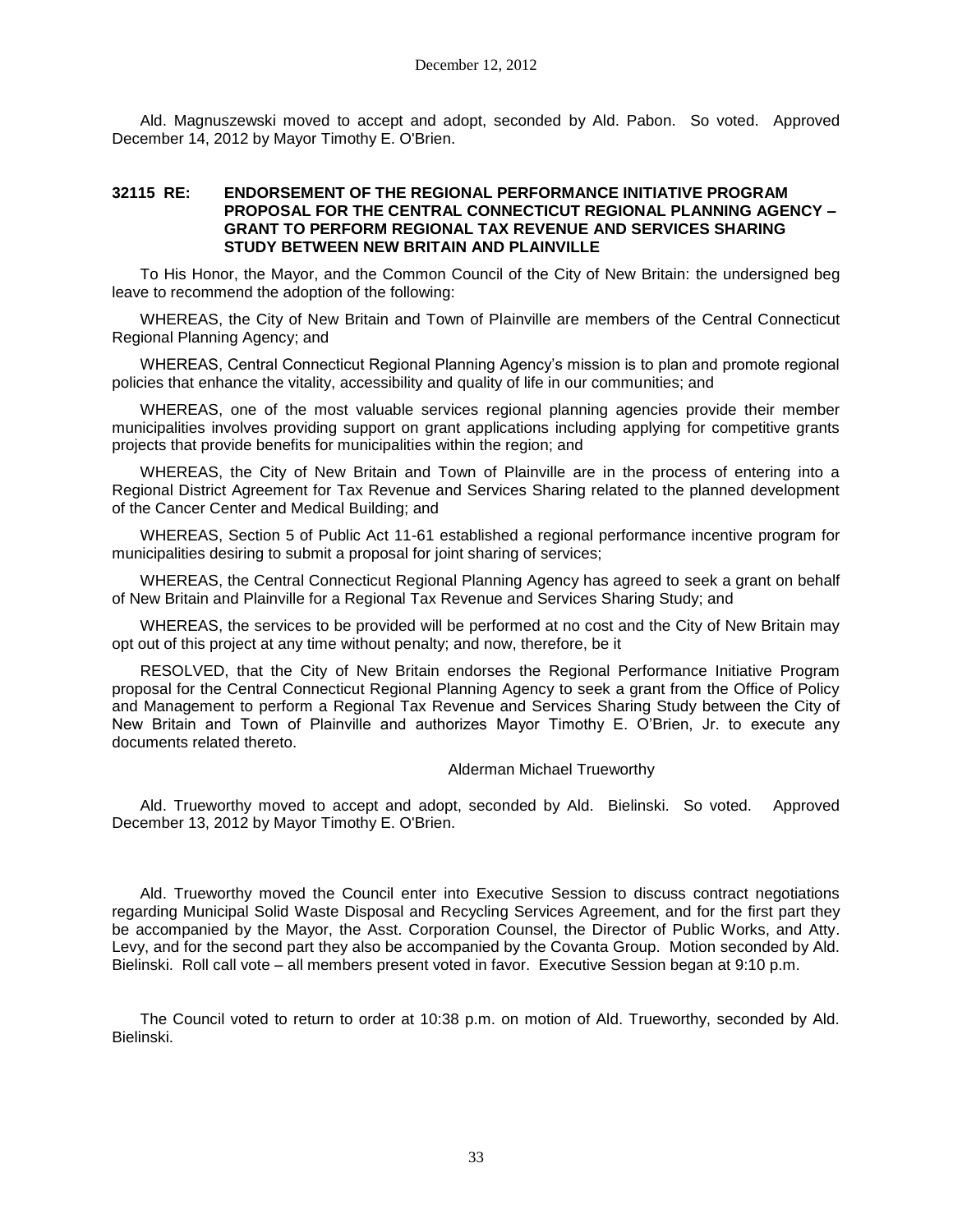# **REPORT OF THE OFFICE OF THE MAYOR**

#### **32110 RE: STATUS REPORT – BRISTOL RESOURCE RECOVERY FACILITY OPERATING COMMITTEE – MUNICIPAL SOLID WASTE DISPOSAL AND RECYCLING SERVICES AGREEMENT**

To His Honor, the Mayor, and the Common Council of the City of New Britain: the undersigned beg leave to report the following:

A report on the status of the above-referenced matter will be presented to the Common Council at its meeting on Wednesday, December 12, 2012.

> Timothy O'Brien Mayor

Ald. Trueworthy moved to accept and adopt, seconded by Ald. Bielinski. So voted. Approved December 14, 2012 by Mayor Timothy E. O'Brien.

## **NEW BUSINESS**

## **RESOLUTIONS**

#### **32116 RE: PROPOSED AMENDMENT TO THE ORDINANCES ADDING SEC. 2-329 – HOMELESS ADVISORY COMMISSION**

*Proposed Amendment on File in the Town Clerk's Office.*

Ald. Brown moved to accept and refer to the Committee on Planning, Zoning and Housing, seconded by Ald. Sanchez. So voted. Approved December 14, 2012 by Mayor Timothy E. O'Brien.

#### **32117 RE: BUDGET AMENDMENT – POLICE DEPARTMENT - \$63,932 – EXERCISE EQUIPMENT**

To His Honor, the Mayor, and the Common Council of the City of New Britain: the undersigned beg leave to recommend the adoption of the following:

WHEREAS, the Drug Investigation Fund is an existing special revenue fund to which most revenue is credited as the result of the Federal/State of Connecticut drug asset forfeiture program, the greatest share of the proceeds from which are returned to Police Departments for use in drug control strategy, and

WHEREAS, the purpose of this resolution is to formally allocate funds that have accumulated in the Drug Investigation fund to purchase exercise equipment, and

WHEREAS, this exercise equipment will be installed in the new Police Headquarters in the fitness center to give officers a place to exercise in order to maintain their physical fitness. The vendor, Cybex, is the sole source of this fitness equipment and is on the government GSA Schedule, and

WHEREAS, there are sufficient funds in the Drug Investigation Fund to purchase this exercise equipment at no cost to the City, THEREFORE BE IT

RESOLVED, that a budget amendment in the Drug Investigation Fund to approve this purchase and formally appropriate funds accumulated in that fund as follows: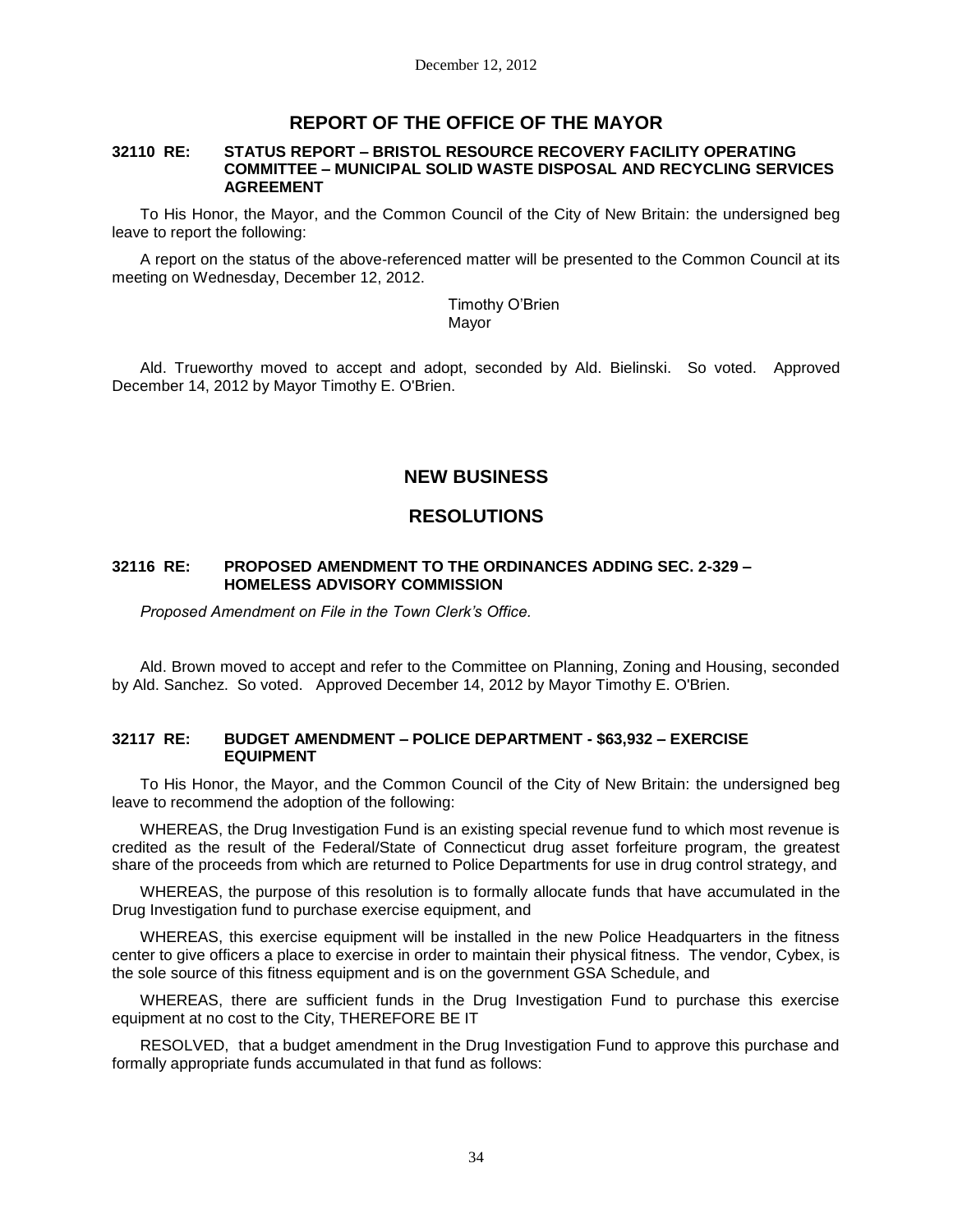December 12, 2012

Drug Investigation Fund

| Increase Revenue:      |                                                                                                                                                                                                                |          |
|------------------------|----------------------------------------------------------------------------------------------------------------------------------------------------------------------------------------------------------------|----------|
| 289211128-4223         | <b>Fund Balance Federal</b>                                                                                                                                                                                    | \$63,932 |
| Increase Expenditures: |                                                                                                                                                                                                                |          |
| 289211128-5740         | Equipment                                                                                                                                                                                                      | \$63,932 |
|                        | Ald. Suzanne Bielinski - Police Liaison<br>Ald. Carlo Carlozzi, Jr. - Police Liaison<br>Ald. Roy Centeno - Police Liaison<br>Ald. Lawrence Hermanowski- Police Liaison<br>Ald, Wilfredo Pabon - Police Liaison |          |

Ald. Emmanuel Sanchez - Police Liaison

Ald. Bielinski moved to accept and adopt, seconded by Ald. DeFronzo. So voted. Approved December 14, 2012 by Mayor Timothy E. O'Brien.

#### **32118 RE: BUDGET AMENDMENT – POLICE DEPT. EXERCISE EQUIPMENT - \$19,750**

To His Honor, the Mayor, and the Common Council of the City of New Britain: the undersigned beg leave to recommend the adoption of the following:

WHEREAS, the Drug Investigation Fund is an existing special revenue fund to which most revenue is credited as the result of the Federal/State of Connecticut drug asset forfeiture program, the greatest share of the proceeds from which are returned to Police Departments for use in drug control strategy, and

WHEREAS, the purpose of this resolution is to formally allocate funds that have accumulated in the Drug Investigation fund to purchase exercise equipment, and

WHEREAS, this exercise equipment will be installed in the new Police Headquarters in the fitness center to give officers a place to exercise in order to maintain their physical fitness. The vendor, Total Fitness, has a contract (#11PSX0029) with the State to provide fitness equipment, and

WHEREAS, there are sufficient funds in the Drug Investigation Fund to purchase this exercise equipment at no cost to the City, THEREFORE BE IT

RESOLVED, that a budget amendment in the Drug Investigation Fund to approve this purchase and formally appropriate funds accumulated in that fund as follows:

#### Drug Investigation Fund

| Increase Revenue:                        |                                                                                                                           |          |
|------------------------------------------|---------------------------------------------------------------------------------------------------------------------------|----------|
| 289211128-4223                           | Fund Balance Federal                                                                                                      | \$19,750 |
| Increase Expenditures:<br>289211128-5740 | Equipment                                                                                                                 | \$19,750 |
|                                          | Ald. Suzanne Bielinski - Police Liaison<br>Ald. Carlo Carlozzi, Jr. - Police Liaison<br>Ald. Roy Centeno - Police Liaison |          |

Ald. Lawrence Hermanowski- Police Liaison

Ald. Wilfredo Pabon - Police Liaison

Ald. Emmanuel Sanchez - Police Liaison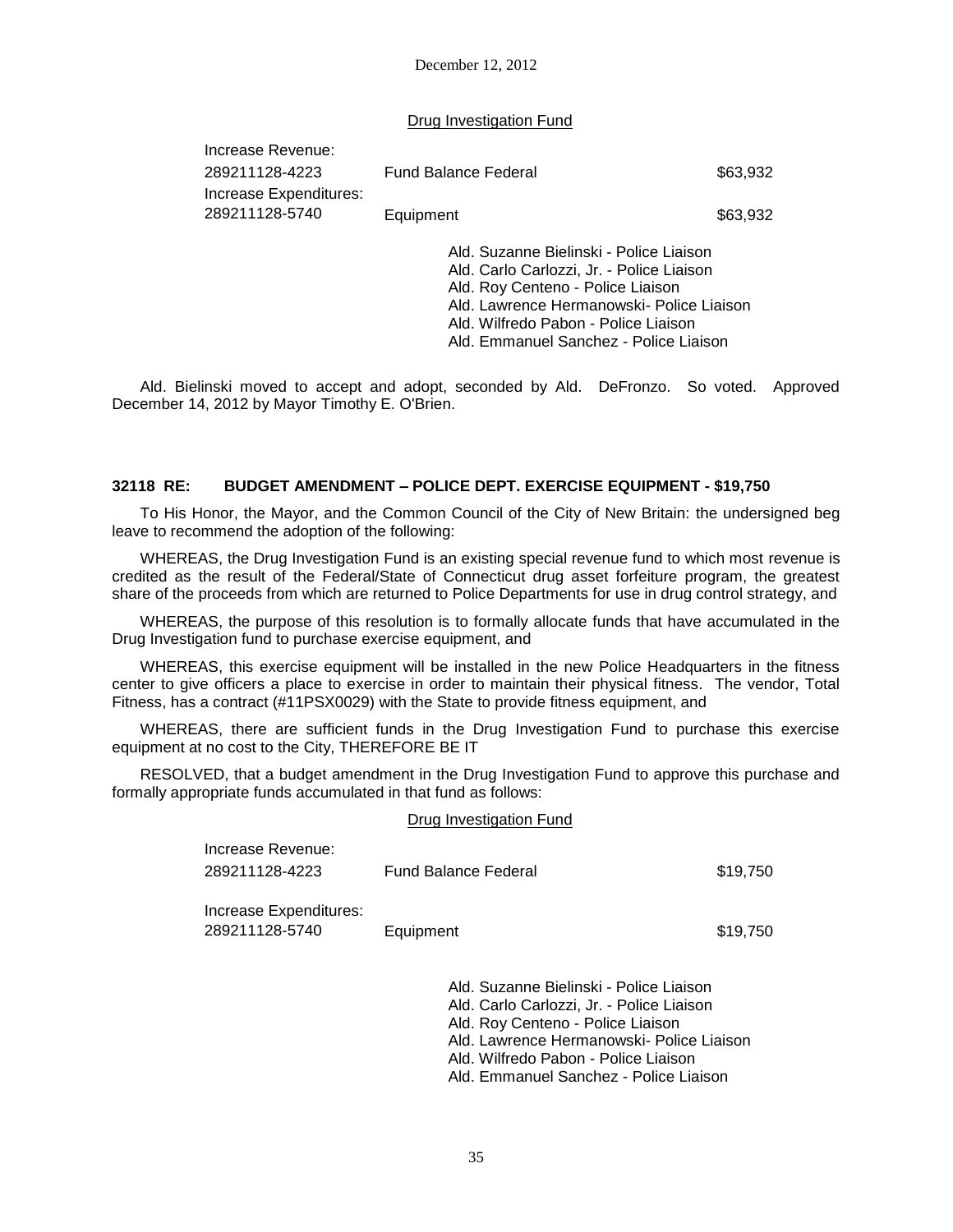Ald. Bielinski moved to accept and adopt, seconded by Ald. Centeno. So voted. Approved December 14, 2012 by Mayor Timothy E. O'Brien.

### **32119 RE: STANLEY GOLF COURSE: AGREEMENT WITH MICHAEL TROJANOWSKI FOR WEBSITE UPDATES AND MARKETING**

To His Honor, the Mayor, and the Common Council of the City of New Britain: the undersigned beg leave to recommend the adoption of the following:

WHEREAS, The Stanley Golf Course has partnered with Course Trends to host our website and mobile website to make the website more interactive; and

WHEREAS, The Stanley Golf Course is responsible for updating the sites, sending email blasts, and all marketing efforts for the golf course and driving range to area golfers; and

WHEREAS, The Stanley Golf Course also uses social networking to reach out to our golfers about specials and promotions; and

WHEREAS, The Stanley Golf Course has collected close to 10,000 email addresses (9,731 as of Nov 30) and from 2011 to 2012 has doubled the number of facebook fans to market our golfing promotions; and

WHEREAS, The Stanley Golf Course has subcontracted with Michael Trojanowski for the past four years to update the website that is hosted by Course Trends; and

WHEREAS, This agreement would be through 2013 and not to exceed 8,500 dollars; and

WHEREAS, The payments will be made from the Stanley Golf Course operating fund 201420101- 5331 professional services; THEREFORE BE IT

RESOLVED, That Timothy O'Brien, Mayor, be and is hereby authorized to execute a purchase order for Michael Trojanowski for 8,500 dollars to update our website on a daily basis and market the Stanley Golf Course through social networking and email blasts.

> Alderwoman Shirley A. Black Alderman Rha-Sheen Brown Alderman David DeFronzo Alderman Jamie Giantonio Alderwoman Eva Magnuszewski Alderman Emmanuel Sanchez

Ald. Black moved to accept and adopt, seconded by Ald. Magnuszewski. So voted. Approved December 14, 2012 by Mayor Timothy E. O'Brien.

### **32122 RE: AERIAL IMAGERY AND GIS UPGRADES AND MUNICIPAL TRANSPORTATION SERVICES STUDY**

To His Honor, the Mayor, and the Common Council of the City of New Britain: the undersigned beg leave to recommend the adoption of the following:

WHEREAS, the City of New Britain is a member of the Central Connecticut Regional Planning Agency (CCRPA); and

WHEREAS, Central Connecticut Regional Planning Agency's mission is to plan and promote regional policies that enhance the vitality, accessibility and quality of life in our communities; and

WHEREAS, one of the most valuable services regional planning agencies provide their member municipalities involves providing support on grant applications including applying for competitive grants projects that provide benefits for municipalities within the region; and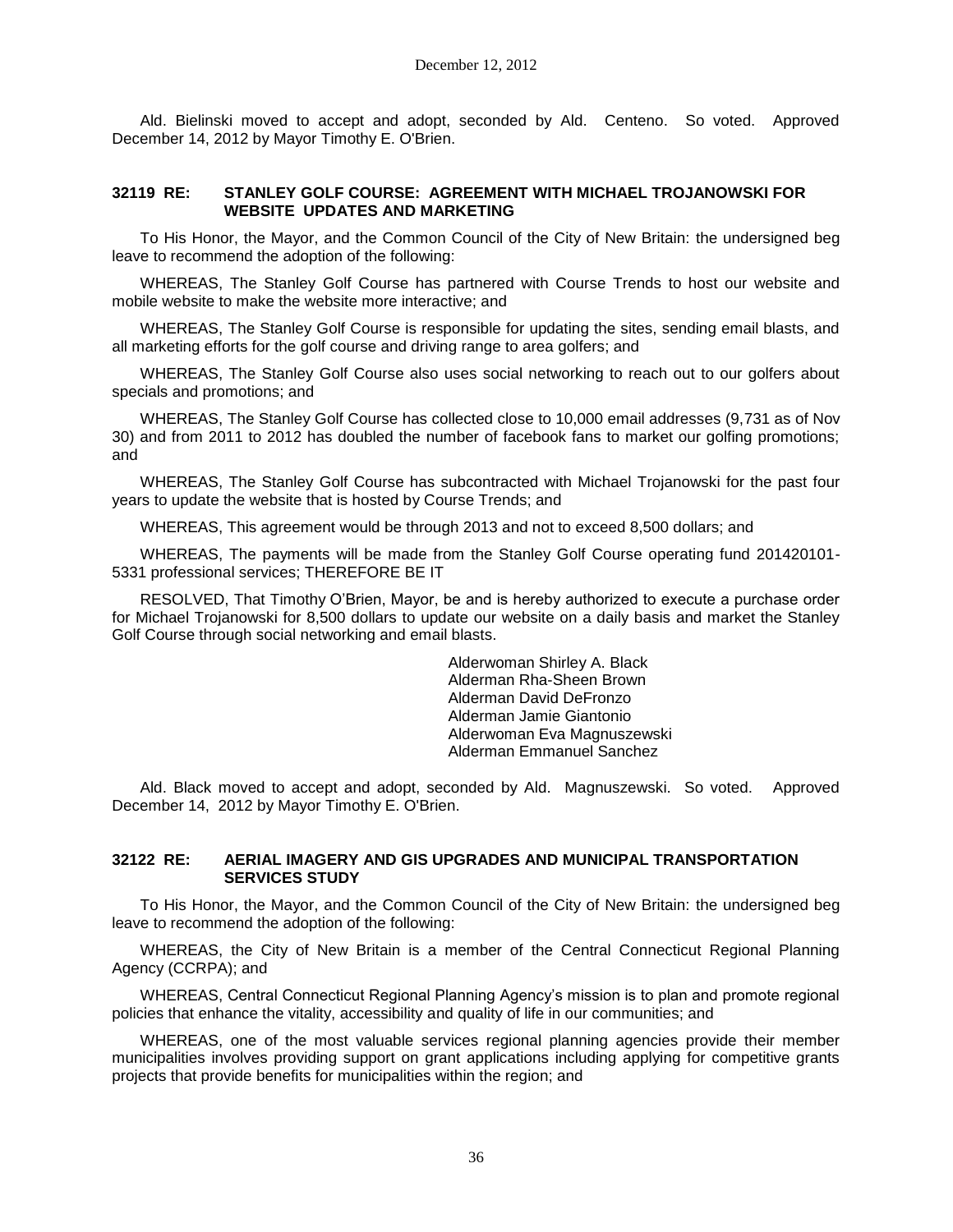WHEREAS, CCRPA is submitting Regional Performance Incentive (RPI) grant requests for funding for the following projects: Aerial imagery and GIS upgrades and municipal transportation services study; and

WHEREAS, the services provided to the member municipalities will be performed at no cost to the member towns and cities, and the City can opt out of these projects at any time without penalty; now, therefore, be it

RESOLVED, that the City of New Britain supports CCRPA in their Regional Performance Incentive (RPI) grant requests to the State of Connecticut for Aerial imagery and GIS upgrades and the municipal transportation services study.

#### Alderman Michael Trueworthy

Ald. Trueworthy moved to accept and adopt, seconded by Ald. Bielinski. So voted. Approved December 13, 2012 by Mayor Timothy E. O'Brien.

### **31989-3 RE: PROPOSED AMENDMENT TO SEC. 14-400 OF THE ORDINANCES AND ADDING SEC.14-401 THRU 14-406 CONCERNING LICENSES FOR RESIDENTIAL RENTAL REAL ESTATE PROPERTY**

*Proposed Amendment on File in the Town Clerk's Office.*

Ald. Trueworthy moved to accept and refer to the Committee on Planning, Zoning and Housing, seconded by Ald. Bielinski. So voted. Approved December 14, 2012 by Mayor Timothy E. O'Brien.

## **PURCHASING DEPARTMENT**

## **32101 RE: EMERGENCY PURCHASE ORDER – VOTER DISTRICT MAILER NOTICES**

To His Honor, the Mayor, and the Common Council of the City of New Britain: the undersigned beg leave to report the following:

In accordance with City Code of Ordinances, Chapter 2, Article VIII, Division V, Section 2-606a, an emergency purchase order was authorized by the Mayor and issued to the vendor listed below.

| Supplier     | <b>Services</b>       | Price       |
|--------------|-----------------------|-------------|
| MG & Company | 19,900 Voter District | \$15,947.18 |
| Berlin, CT.  | Mailer Notice         |             |

The Purchasing Agent reports that no formal bid solicitation and advertisement as outlined in the Purchasing Ordnances were made for this item. In accordance with Section 2-606b of the City Code of Ordinances, the Purchasing Agent reports:

An Emergency Purchase Order was requested by the Mayor's Office for the Registrar of Voters to have a Voter's District Mailer Notice printed and mailed to the citizens of New Britain. The voting districts in the City were reorganized. Per the state statues, the City had to notify its citizens of the voting district changes. Previous notices that were printed and sent out contained inaccurate information. Citizens needed to know where to vote in the November elections. A new District Mailer had to be printed and mailed to them with the correct information. The Mayor's office was able to get two (2) informal quotes immediately from local printing companies that could print and mail the notices. MG & Company of Berlin, CT, submitted the lowest informal bid and would be able to print and get the notices mailed in time for Election Day. Because of the importance and urgency of getting the notices printed and mailed, the Mayor under his executive authority approved this purchase. Funding for the printing and mailing of these notices came from the Democratic Registrar of Voter's account number 001104001-5331, Professional Service.

Jack Pieper